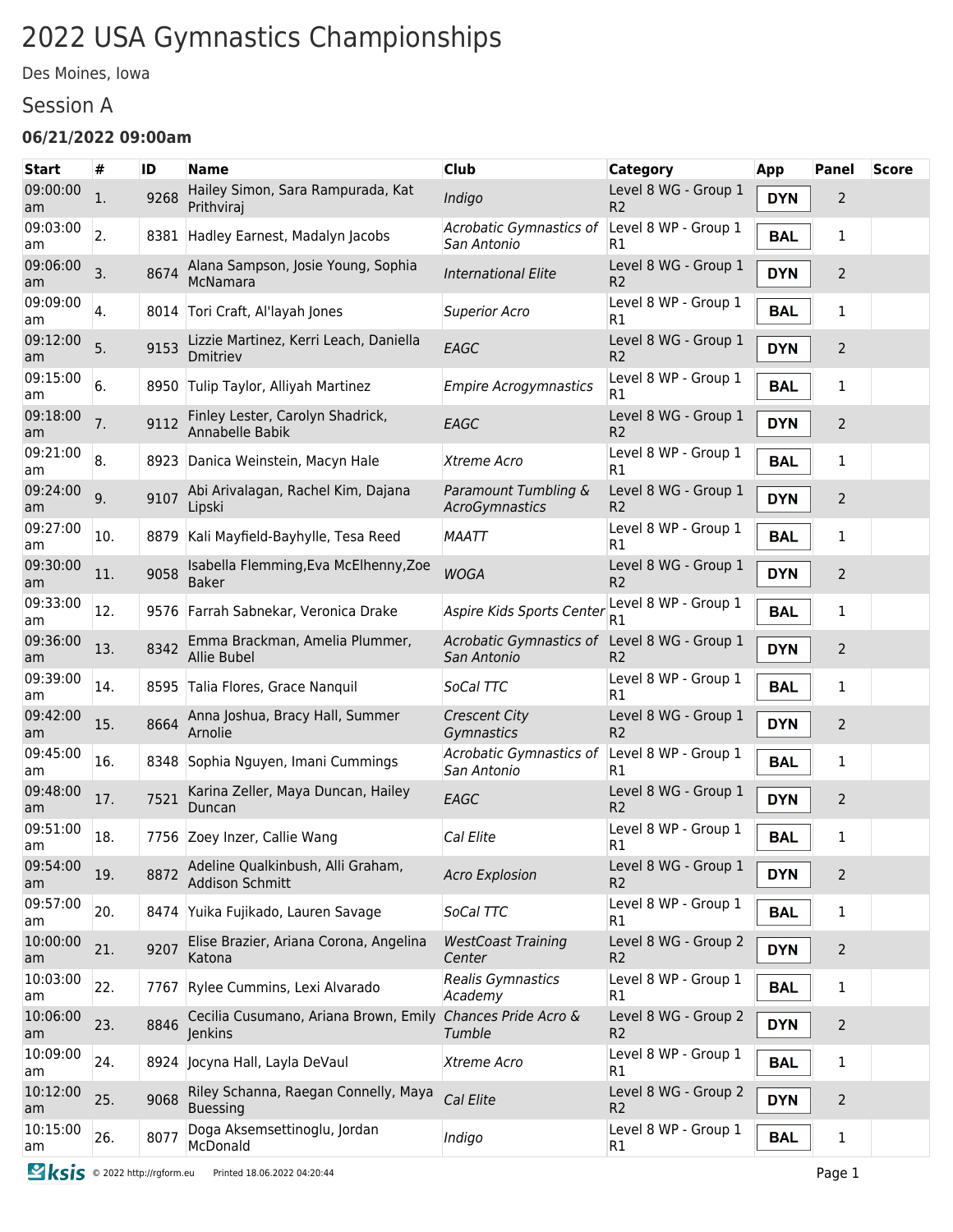| <b>Start</b>         | #   | ID   | <b>Name</b>                                                 | <b>Club</b>                                             | <b>Category</b>                        | <b>App</b> | Panel          | <b>Score</b> |
|----------------------|-----|------|-------------------------------------------------------------|---------------------------------------------------------|----------------------------------------|------------|----------------|--------------|
| 10:18:00<br>am       | 27. | 8873 | Angel Bordonaro, Adrianna Rickard,<br><b>Ellie Curtis</b>   | <b>Acro Explosion</b>                                   | Level 8 WG - Group 2<br>R <sub>2</sub> | <b>DYN</b> | 2              |              |
| 10:21:00<br>am       | 28. |      | 8842 Cecilia Cusumano, Jozee Kerkemeyer                     | Chances Pride Acro &<br>Tumble                          | Level 8 WP - Group 1<br>R1             | <b>BAL</b> | 1              |              |
| 10:24:00<br>am       | 29. | 9066 | Samara Moxley, Berlin Morgan,<br>Rebecca Greenberg          | Xtreme Acro                                             | Level 8 WG - Group 2<br>R <sub>2</sub> | <b>DYN</b> | 2              |              |
| 10:27:00<br>am       | 30. |      | 8606 Noha Bouchellih, Mary Dunn                             | Show-Me Acro                                            | Level 8 WP - Group 1<br>R1             | <b>BAL</b> | 1              |              |
| 10:30:00<br>am       | 31. | 9102 | Kendall Augustine, Quinn Parin,<br>Camelia Rossiter         | Tumble U                                                | Level 8 WG - Group 2<br>R <sub>2</sub> | <b>DYN</b> | 2              |              |
| <b>Session Break</b> |     |      |                                                             |                                                         |                                        |            |                |              |
| 10:43:00<br>am       | 32. | 8672 | Katie Bruner, Lola Saunders, Lily<br>Saunders               | <b>International Elite</b>                              | Level 8 WG - Group 2<br>R <sub>2</sub> | <b>DYN</b> | $\overline{2}$ |              |
| 10:46:00<br>am       | 33. |      | 9015 Maebry Caulfield, Katelynne Gray                       | <b>Boerne Gymnastics</b><br>Center                      | Level 8 WP - Group 2<br>R1             | <b>BAL</b> | 1              |              |
| 10:49:00<br>am       | 34. | 9032 | Bela Castillo, Dana Holloway, Ashleigh<br>Weaver            | <b>Aerial's Athletics</b>                               | Level 8 WG - Group 2<br>R <sub>2</sub> | <b>DYN</b> | $\overline{2}$ |              |
| 10:52:00<br>am       | 35. |      | 9182 Natalie Maisuradze, Shilee Ben-Shimon AGC Las Vegas    |                                                         | Level 8 WP - Group 2<br>R1             | <b>BAL</b> | 1              |              |
| 10:55:00<br>am       | 36. | 8896 | Hayden Homann, Haylie Thornhill,<br>Audra Willis            | Columbia Acro &<br><b>Tumbling Team</b>                 | Level 8 WG - Group 2<br>R <sub>2</sub> | <b>DYN</b> | 2              |              |
| 10:58:00<br>am       | 37. | 9230 | Lenora Dilks, Ellie Curtis                                  | <b>Acro Explosion</b>                                   | Level 8 WP - Group 2<br>R1             | <b>BAL</b> | 1              |              |
| 11:01:00<br>am       | 38. | 9358 | Ember Chambers, Averi Hughes,<br>Charleigh Jacobs           | <b>Boerne Gymnastics</b><br>Center                      | Level 8 WG - Group 2<br>R <sub>2</sub> | <b>DYN</b> | 2              |              |
| 11:04:00<br>am       | 39. | 7887 | Payton Macy-Lemanski, Bradyn Fowler                         | Panhandle Perfection<br>Gymnastics                      | Level 8 WP - Group 2<br>R1             | <b>BAL</b> | 1              |              |
| 11:07:00<br>am       | 40. | 8364 | Evelyn Strosnider, Tresor Tatum, Katia<br>Ax                | International Gymnastics Level 8 WG - Group 3<br>Centre | R <sub>2</sub>                         | <b>DYN</b> | 2              |              |
| 11:10:00<br>am       | 41. | 8349 | Mikelle Garst, Lucy Dunn                                    | Show-Me Acro                                            | Level 8 WP - Group 2<br>R1             | <b>BAL</b> | 1              |              |
| 11:13:00<br>am       | 42. | 9202 | Alayna Wang, Jaylene Gonzalez, Delilah<br>Juarez            | <b>ATA Gymnastics</b>                                   | Level 8 WG - Group 3<br>R <sub>2</sub> | <b>DYN</b> | $\overline{2}$ |              |
| 11:16:00<br>am       | 43. |      | 7862 Lila Williams, Haylie Thornhill                        | Columbia Acro &<br><b>Tumbling Team</b>                 | Level 8 WP - Group 2<br>R1             | <b>BAL</b> | 1              |              |
| 11:19:00<br>am       | 44. |      | 7806 Paige Sanders, Alexandra<br>Graham, Daniela Romaniello | GOSA                                                    | Level 8 WG - Group 3<br>R <sub>2</sub> | <b>DYN</b> | $\overline{2}$ |              |
| 11:22:00<br>am       | 45. |      | 8663 Quincy Shariff, Talia Brown                            | <b>Crescent City</b><br>Gymnastics                      | Level 8 WP - Group 2<br>R1             | <b>BAL</b> | $\mathbf{1}$   |              |
| 11:25:00<br>am       | 46. | 7405 | Gillian Phillips, Cora Fairbanks,<br>Madeleine Greiner      | Chances Pride Acro &<br>Tumble                          | Level 8 WG - Group 3<br>R <sub>2</sub> | <b>DYN</b> | 2              |              |
| 11:28:00<br>am       | 47. |      | 7740 Maci Mills, Symone Bolds                               | <b>Superior Acro</b>                                    | Level 8 WP - Group 2<br>R1             | <b>BAL</b> | $\mathbf{1}$   |              |
| 11:31:00<br>am       | 48. | 9106 | Hallee Wildey, Tori Johnson, Olivia<br>Watson               | <b>Aerial's Athletics</b>                               | Level 8 WG - Group 3<br>R <sub>2</sub> | <b>DYN</b> | 2              |              |
| 11:34:00<br>am       | 49. |      | 9504 Samara Moxley, Anina Gonzalez-Sol                      | Xtreme Acro                                             | Level 8 WP - Group 2<br>R1             | <b>BAL</b> | $\mathbf{1}$   |              |
| 11:37:00<br>am       | 50. | 9349 | Ashlyn Freishtat, Brooke LaFountain,<br>Olivia LeClere      | EAGC                                                    | Level 8 WG - Group 3<br>R <sub>2</sub> | <b>DYN</b> | 2              |              |
| 11:40:00<br>am       | 51. | 9459 | Zora Bagneris, Rhian Winfrey                                | <b>Crescent City</b><br>Gymnastics                      | Level 8 WP - Group 2<br>R1             | <b>BAL</b> | 1              |              |
| 11:43:00<br>am       | 52. | 9142 | Danica Weinstein, Sidney Sotuyo,<br>Kendall Beavers         | Xtreme Acro                                             | Level 8 WG - Group 3<br>R <sub>2</sub> | <b>DYN</b> | 2              |              |
| 11:46:00<br>am       | 53. |      | 9348 Emilia Roder, Sophie Collins                           | EAGC                                                    | Level 8 WP - Group 2<br>R1             | <b>BAL</b> | 1              |              |
| 11:49:00<br>am       | 54. | 8800 | Violet Overstreet, Sara Johnson, Kayla<br><b>Boicourt</b>   | <b>International Elite</b>                              | Level 8 WG - Group 3<br>R <sub>2</sub> | <b>DYN</b> | 2              |              |
| 11:52:00<br>am       | 55. |      | 9124 Trinity Inge, Ana Goldberg                             | <b>Ultimate Acro</b>                                    | Level 8 WP - Group 2<br>R1             | <b>BAL</b> | 1              |              |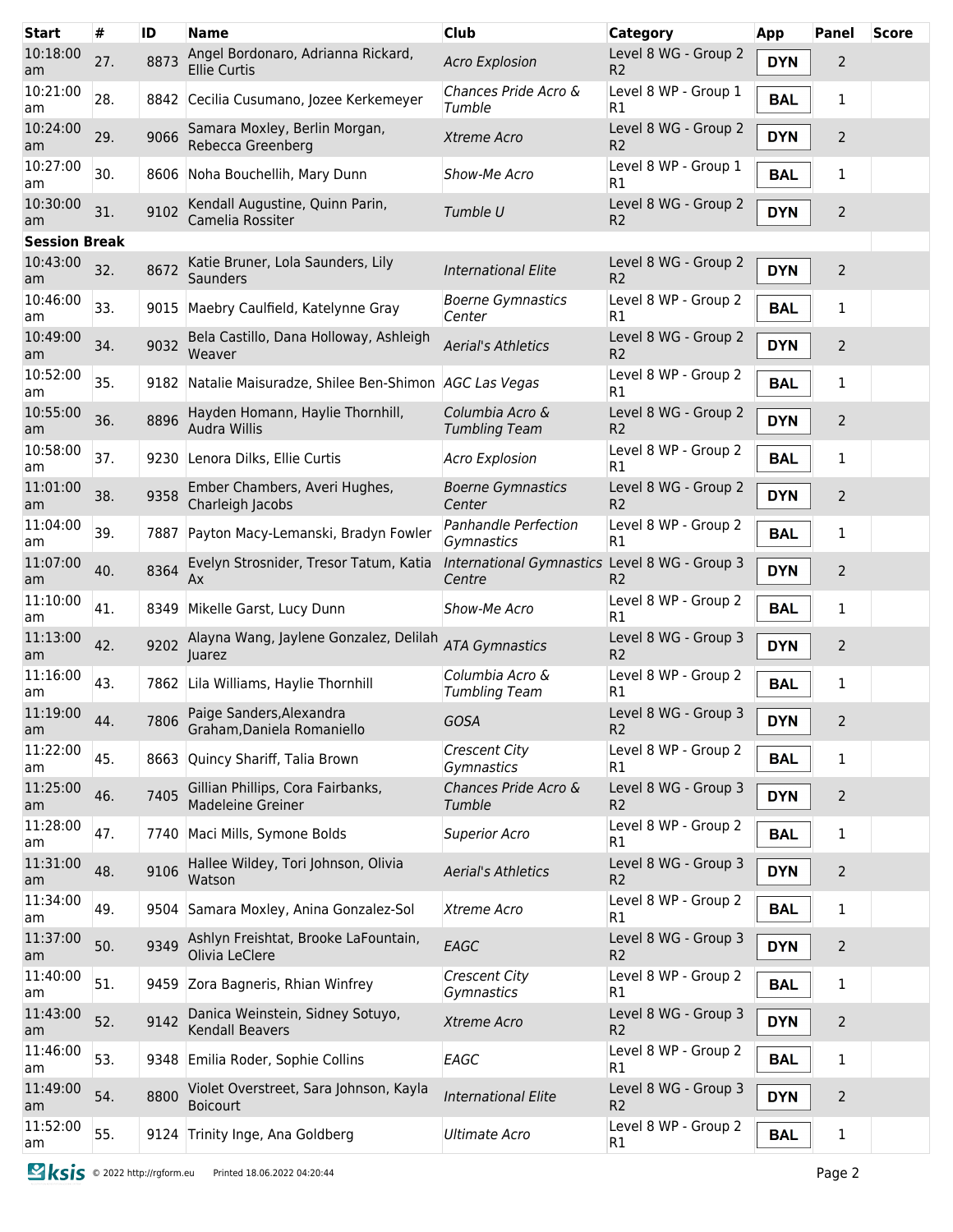| #   |      | <b>Name</b>                                                              | <b>Club</b>                                                                                      | <b>Category</b>                        | App        | <b>Panel</b>   | <b>Score</b> |
|-----|------|--------------------------------------------------------------------------|--------------------------------------------------------------------------------------------------|----------------------------------------|------------|----------------|--------------|
| 56. | 9365 | Jocelynne Naylor, Yukta Pathak, Chloe<br>Haslup                          | Paramount Acro                                                                                   | Level 8 WG - Group 3<br>R <sub>2</sub> | <b>DYN</b> | $\overline{2}$ |              |
| 57. | 9208 |                                                                          | <b>WestCoast Training</b><br>Center                                                              | Level 8 MXP R1                         | <b>BAL</b> | 1              |              |
| 58. | 9199 | Mei Futamase, Sophia Potwin, Maia<br>Garma                               | <b>ATA Gymnastics</b>                                                                            | Level 8 WG - Group 3<br>R <sub>2</sub> | <b>DYN</b> | $\overline{2}$ |              |
| 59. | 8987 | Elyse Ensign, Martin Seredich                                            | Capital Acrobatics                                                                               | Level 8 MXP R1                         | <b>BAL</b> | 1              |              |
| 60. | 9036 | Hudson Miller, Tennille Marcelino,<br>Brenna Mulligan                    | Capital Acrobatics                                                                               | Level 8 WG - Group 3<br>R <sub>2</sub> | <b>DYN</b> | $\overline{2}$ |              |
| 61. | 4374 | Bryson Codrington, Jazmin Hernandez                                      | <b>GOSA</b>                                                                                      | Level 8 MXP R1                         | <b>BAL</b> | 1              |              |
| 62. | 9053 | Brooklyn Thomas, Payton Buessing,<br>Alana Giacoletti, Shayna Wexler     | Cal Elite                                                                                        | Level 8 Mx Group R2                    | <b>DYN</b> | $\overline{2}$ |              |
| 63. |      |                                                                          | Show-Me Acro                                                                                     | Level 8 MXP R1                         | <b>BAL</b> | 1              |              |
| 64. | 9485 | Hayden Jobe, Lydia Carlson, Addison<br>Schmitt, Treva Neathery           | <b>Acro Explosion</b>                                                                            | Level 8 Mx Group R2                    | <b>DYN</b> | $\overline{2}$ |              |
| 65. | 7890 | Brayden Hanf, Addyson Wesbecher                                          | Tumble U                                                                                         | Level 8 MXP R1                         | <b>BAL</b> | 1              |              |
| 66. | 9170 | Kaitlyn Bachman, Elizabeth Hargrave,<br>Ana Rindler, Lily Zwiebel        | Tumble U                                                                                         | Level 8 Mx Group R2                    | <b>DYN</b> | $\overline{2}$ |              |
| 67. | 6214 |                                                                          | <b>MAATT</b>                                                                                     | Level 8 MXP R1                         | <b>BAL</b> | $\mathbf{1}$   |              |
| 68. | 8932 | Ellie Foster, Louisiana Paladino, Ruby<br>Roumillat-Crowe, Ellie Schmidt | <b>NOLA</b>                                                                                      | Level 8 Mx Group R2                    | <b>DYN</b> | $\overline{2}$ |              |
|     |      | ID                                                                       | Auryan Ahsan, Georgia Kirk<br>6695 Faith Nicol, Peter Vonder Haar<br>Clara Brune. Liam Rasmussen |                                        |            |                |              |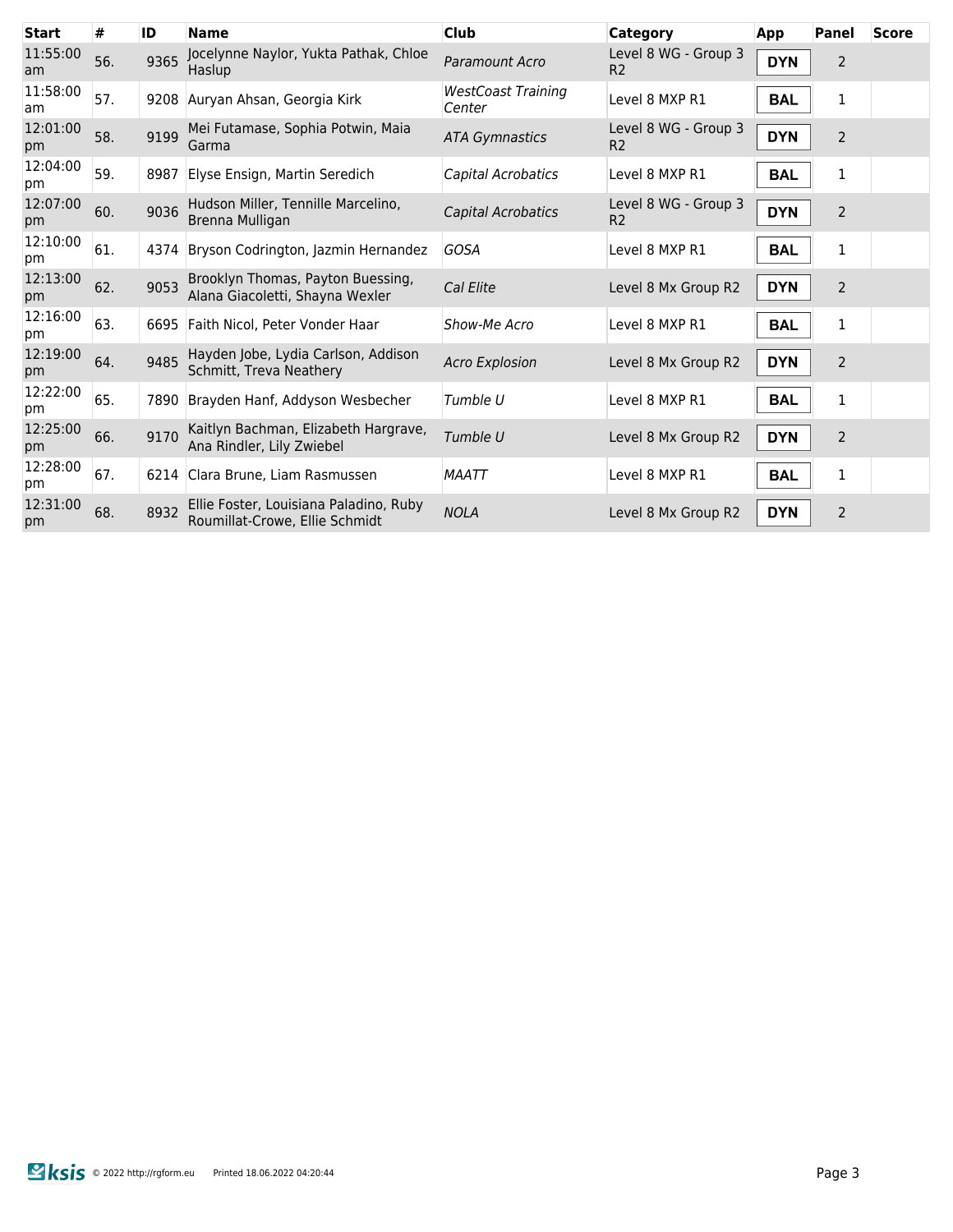### Session B

#### **06/21/2022 01:30pm**

| 01:30:00<br>pm<br>01:33:00<br>pm<br>01:36:00<br>pm | 1.<br>2.<br>3.<br>4. | 7370<br>8948<br>9065 | Emilee Huebler, Clarice Krupp, Cailyn<br>Hulsey<br>Olivia Woolweaver, Claudia Karako<br>Madeline Iaconetti, Julia Messing, | <b>MAATT</b><br><b>Empire Acrogymnastics</b>          | Level 9 WG - Group 1<br>R1 | <b>BAL</b> | 2              |  |
|----------------------------------------------------|----------------------|----------------------|----------------------------------------------------------------------------------------------------------------------------|-------------------------------------------------------|----------------------------|------------|----------------|--|
|                                                    |                      |                      |                                                                                                                            |                                                       |                            |            |                |  |
|                                                    |                      |                      |                                                                                                                            |                                                       | Level 9 WP R2              | <b>DYN</b> | 1              |  |
|                                                    |                      |                      | Victoria Smith                                                                                                             | Xtreme Acro                                           | Level 9 WG - Group 1<br>R1 | <b>BAL</b> | 2              |  |
| 01:39:00<br>pm                                     |                      | 8581                 | Naomi Wong, Erin McAteer                                                                                                   | Indigo                                                | Level 9 WP R2              | <b>DYN</b> | 1              |  |
| 01:42:00<br>pm                                     | 5.                   | 8878                 | Haylee Echols, Karlee Wright, Taylor<br>Snodgrass                                                                          | <b>MAATT</b>                                          | Level 9 WG - Group 1<br>R1 | <b>BAL</b> | 2              |  |
| 01:45:00<br>pm                                     | 6.                   | 9150                 | Zoe DeShields, Emma Rosenhaft                                                                                              | EAGC                                                  | Level 9 WP R2              | <b>DYN</b> | 1              |  |
| 01:48:00<br>pm                                     | 7.                   | 8673                 | Chloe Churgai, Sophia Churgai, Amber<br>Johnson                                                                            | <b>International Elite</b>                            | Level 9 WG - Group 1<br>R1 | <b>BAL</b> | $\overline{2}$ |  |
| 01:51:00<br>pm                                     | 8.                   |                      | 9042 Sophia Robertson, Naomi Ingold                                                                                        | Realis Gymnastics<br>Academy                          | Level 9 WP R2              | <b>DYN</b> | 1              |  |
| 01:54:00<br>pm                                     | 9.                   | 8945                 | Jaela Brooks, Juliana Brooks. Sophia<br>Houston                                                                            | <b>Technique Gymnastics</b>                           | Level 9 WG - Group 1<br>R1 | <b>BAL</b> | $\overline{2}$ |  |
| 01:57:00<br>pm                                     | 10.                  | 9490                 | Kaela Helton, Caylei Caldwell                                                                                              | Xtreme Acro                                           | Level 9 WP R2              | <b>DYN</b> | 1              |  |
| 02:00:00<br>pm                                     | 11.                  | 9127                 | Elizabeth Hargrave, Alahna Warner,<br>Lily Zwiebel                                                                         | Tumble U                                              | Level 9 WG - Group 1<br>R1 | <b>BAL</b> | $\overline{2}$ |  |
| 02:03:00<br>pm                                     | 12.                  | 4430                 | Hayden Homann, Ava Roderick                                                                                                | Columbia Acro & Tumbling<br>Team                      | Level 9 WP R2              | <b>DYN</b> | 1              |  |
| 02:06:00<br>pm                                     | 13.                  | 8799                 | Saniya Barre, Zoey Bergeron, Mia<br>Mahony                                                                                 | <b>NOLA</b>                                           | Level 9 WG - Group 1<br>R1 | <b>BAL</b> | $\overline{2}$ |  |
| 02:09:00<br>pm                                     | 14.                  | 9363                 | Olivia Green, Allura Gardner                                                                                               | Xtreme Acro                                           | Level 9 WP R2              | <b>DYN</b> | 1              |  |
| 02:12:00<br>pm                                     | 15.                  | 7850                 | Abby Cook, Rylee Turner, Samantha<br>Woolweaver                                                                            | <b>Empire Acrogymnastics</b>                          | Level 9 WG - Group 1<br>R1 | <b>BAL</b> | 2              |  |
| 02:15:00<br>pm                                     | 16.                  | 5927                 | Vivienne Swain, Fiona Szapary                                                                                              | <b>Crescent City Gymnastics</b>                       | Level 9 WP R2              | <b>DYN</b> | 1              |  |
| 02:18:00<br>pm                                     | 17.                  | 9123                 | Layla Spedden, Carmelle Djoumgoue,<br>Ayden Rawls-Blodgett                                                                 | EAGC                                                  | Level 9 WG - Group 1<br>R1 | <b>BAL</b> | 2              |  |
| 02:21:00<br>pm                                     | 18.                  |                      | 8786 Samantha Lenz, Clara Hoffman                                                                                          | <b>First State Gymnastics</b>                         | Level 9 WP R2              | <b>DYN</b> | 1              |  |
| 02:24:00<br>pm                                     | 19.                  | 7992                 | Amanda Lin, Chloe Wilson, Shravya<br>Patibanda                                                                             | <b>ATA Gymnastics</b>                                 | Level 9 WG - Group 1<br>R1 | <b>BAL</b> | $\overline{2}$ |  |
| 02:27:00<br>pm                                     | 20.                  |                      | 6985 Devyn Giacomazzi, Giana Johnson                                                                                       | WestCoast Training Center Level 9 WP R2               |                            | <b>DYN</b> | 1              |  |
| 02:30:00<br>pm                                     | 21.                  | 8949                 | Avery Barnes, Ally Taynton, Reagan<br>Grigsby                                                                              | <b>Empire Acrogymnastics</b>                          | Level 9 WG - Group 1<br>R1 | <b>BAL</b> | $\overline{2}$ |  |
| 02:33:00<br>pm                                     | 22.                  |                      | 6444 Jaycie Johnson, Haley Huynh                                                                                           | Technique Gymnastics                                  | Level 9 WP R2              | <b>DYN</b> | 1              |  |
| 02:36:00<br>pm                                     | 23.                  | 7724                 | Lainey Young, Abbie Covert, Aliyah<br><b>Irons</b>                                                                         | <b>International Elite</b>                            | Level 9 WG - Group 1<br>R1 | <b>BAL</b> | $\overline{2}$ |  |
| 02:39:00<br>pm                                     | 24.                  |                      | 5457 Rayna Hample, Alyssa Peterson                                                                                         | Paramount Acro                                        | Level 9 WP R2              | <b>DYN</b> | 1              |  |
| 02:42:00<br>pm                                     | 25.                  | 8583                 | Audry Frei, Meredith Varley, Maddy<br>McMahon                                                                              | Indigo                                                | Level 9 WG - Group 1<br>R1 | <b>BAL</b> | $\overline{2}$ |  |
| 02:45:00<br>pm                                     | 26.                  |                      | 6704 Lainey Haas, Makenna Tolliver                                                                                         | <b>Aerial's Athletics</b>                             | Level 9 WP R2              | <b>DYN</b> | $\mathbf{1}$   |  |
| 02:48:00<br>pm                                     | 27.                  | 8895                 | Galia Lopez, Ava Roderick, Kirstin<br>Roderick                                                                             | Columbia Acro & Tumbling Level 9 WG - Group 2<br>Team | R1                         | <b>BAL</b> | 2              |  |
| 02:51:00<br>pm                                     | 28.                  |                      | 8370 Stella Shaffer, Lillie Avery                                                                                          | Acrobatic Gymnastics of<br>San Antonio                | Level 9 WP R2              | <b>DYN</b> | $\mathbf{1}$   |  |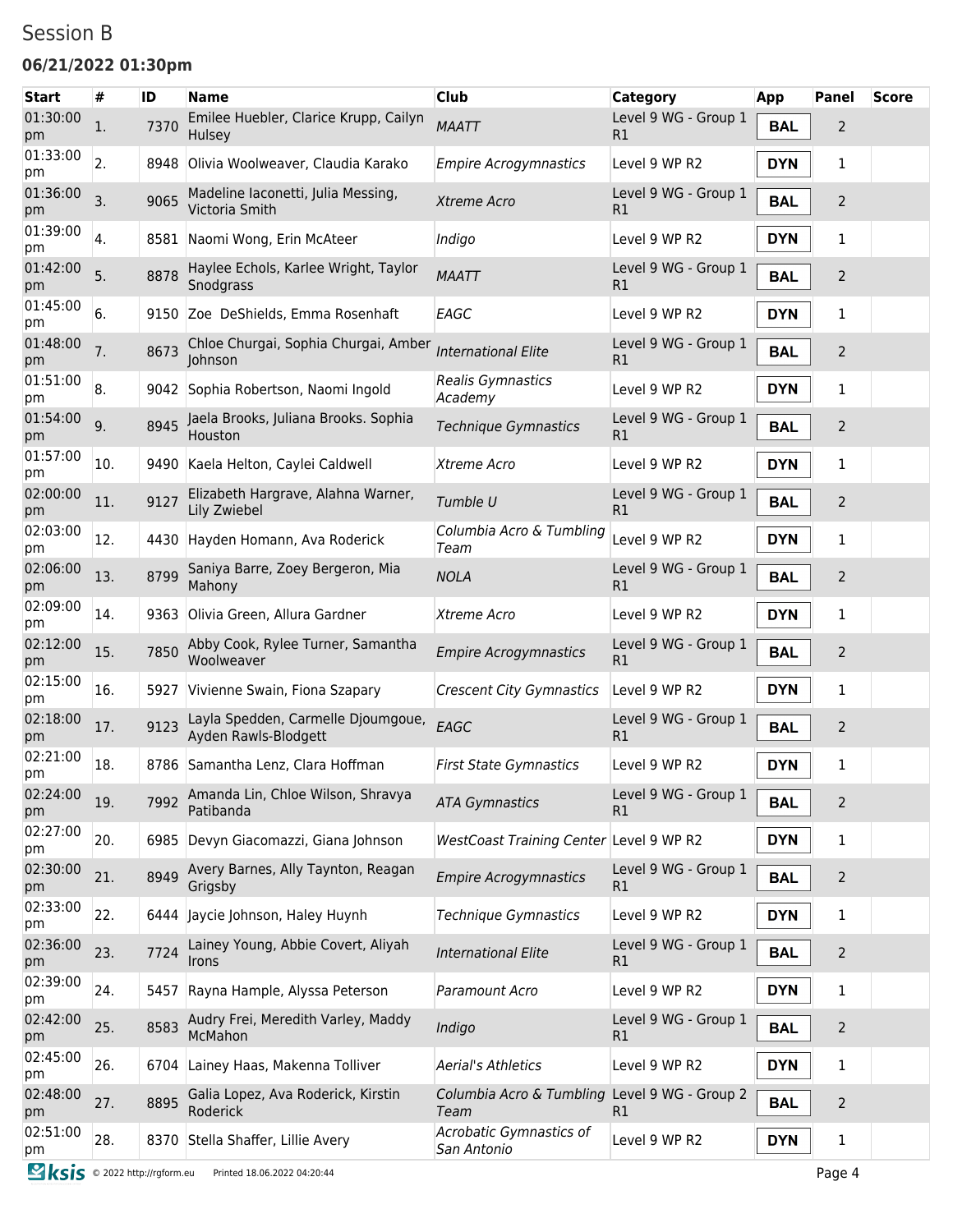| <b>Start</b>   | #   | ID   | <b>Name</b>                                         | <b>Club</b>                               | Category                   | App        | Panel          | <b>Score</b> |
|----------------|-----|------|-----------------------------------------------------|-------------------------------------------|----------------------------|------------|----------------|--------------|
| 02:54:00<br>pm | 29. | 7904 | Alora McCastle, Karma Jones, Tai<br>DeJean          | <b>Superior Acro</b>                      | Level 9 WG - Group 2<br>R1 | <b>BAL</b> | 2              |              |
| 02:57:00<br>pm | 30. | 8379 | Emily Gould, Xochitl Rodriguez                      | <b>International Gymnastics</b><br>Centre | Level 9 WP R2              | <b>DYN</b> | 1              |              |
| 03:00:00<br>pm | 31. | 9426 | Mollie Solomon, Lela Gallo, Carina<br><b>Newlin</b> | <b>WestCoast Training Center</b>          | Level 9 WG - Group 2<br>R1 | <b>BAL</b> | $\overline{2}$ |              |
| 03:03:00<br>pm | 32. | 9200 | Melia Kolander, Alex Lam                            | <b>ATA Gymnastics</b>                     | Level 9 MXP R2             | <b>DYN</b> | 1              |              |
| 03:06:00<br>pm | 33. | 9206 | Olivia Brazier, Luna Pena, Zoey<br>Rogers           | <b>WestCoast Training Center</b>          | Level 9 WG - Group 2<br>R1 | <b>BAL</b> | 2              |              |
| 03:09:00<br>pm | 34. | 7791 | Tegan Mallinson, Kaelib Duncan                      | <b>Technique Gymnastics</b>               | Level 9 MXP R2             | <b>DYN</b> | 1              |              |
| 03:12:00<br>pm | 35. | 9016 | Molly Chambers, Becca Sparkman,<br>Eleana Medina    | <b>Boerne Gymnastics Center</b>           | Level 9 WG - Group 2<br>R1 | <b>BAL</b> | $\overline{2}$ |              |
| 03:15:00<br>pm | 36. | 7297 | Aliyah Shepherd, Roman Rawls-<br>Blodgett           | EAGC                                      | Level 9 MXP R2             | <b>DYN</b> | 1              |              |
| 03:18:00<br>pm | 37. | 8341 | Clara Laskowski, Eva Escobar, KC<br>Stoker          | Acrobatic Gymnastics of<br>San Antonio    | Level 9 WG - Group 2<br>R1 | <b>BAL</b> | 2              |              |
| 03:21:00<br>pm | 38. | 4227 | Elizabeth Sedlak, Alexander Kipp                    | Boerne Gymnastics Center Level 9 MXP R2   |                            | <b>DYN</b> | 1              |              |
| 03:24:00<br>pm | 39. | 9364 | Kelsey Shaaf, Rayna Hample, Alyssa<br>Peterson      | Paramount Acro                            | Level 9 WG - Group 2<br>R1 | <b>BAL</b> | 2              |              |
| 03:27:00<br>pm | 40. | 7855 | Mackenzie Ghostine, Andrew Lopez                    | Realis Gymnastics<br>Academy              | Level 9 MXP R2             | <b>DYN</b> | 1              |              |
| 03:30:00<br>pm | 41. | 9168 | Kaitlyn Bachman, Ana Rindler,<br>Addyson Wesbecher  | Tumble U                                  | Level 9 WG - Group 2<br>R1 | <b>BAL</b> | 2              |              |
| 03:33:00<br>pm | 42. | 9030 | Ryleigh Cummings, Haylie Strider,<br>Kaylee Earley  | <b>Aerial's Athletics</b>                 | Level 9 WG - Group 2<br>R1 | <b>BAL</b> | $\overline{2}$ |              |
| 03:36:00<br>pm | 43. | 9323 | Saree Sendin, Sarah Emma Reed,<br>Samantha Ruckert  | EAGC                                      | Level 9 WG - Group 2<br>R1 | <b>BAL</b> | 2              |              |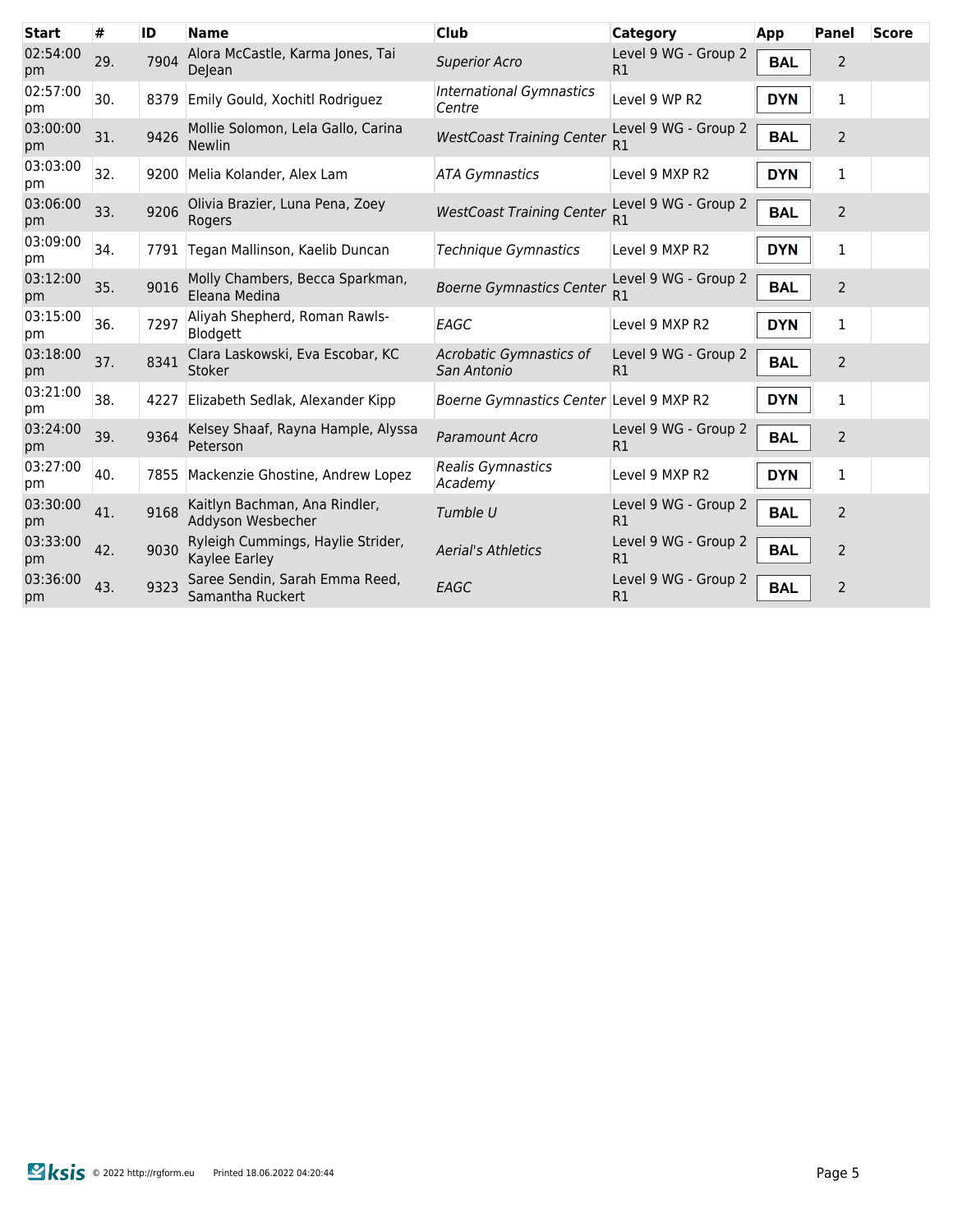### Session C

#### **06/21/2022 06:00pm**

| <b>Start</b>   | #   | ID   | <b>Name</b>                                                 | Club                                   | Category        | App        | <b>Panel</b> | <b>Score</b> |
|----------------|-----|------|-------------------------------------------------------------|----------------------------------------|-----------------|------------|--------------|--------------|
| 06:00:00<br>рm | 1.  | 7924 | Nadia Parada, Teagan Reed                                   | Realis Gymnastics Academy              | Level 10 WP R1  | <b>BAL</b> | $\mathbf{1}$ |              |
| 06:03:30<br>pm | 2.  |      | 9205 Mollie Solomon, Gracie Swinnen                         | <b>WestCoast Training Center</b>       | Level 10 WP R1  | <b>BAL</b> | 1            |              |
| 06:07:00<br>pm | 3.  |      | 5650 Arushi Pasad, Evelyn Azar                              | Paramount Tumbling &<br>AcroGymnastics | Level 10 WP R1  | <b>BAL</b> | $\mathbf{1}$ |              |
| 06:10:30<br>pm | 4.  |      | 7503 Courtney Werner, Jordan Brotcke                        | Show-Me Acro                           | Level 10 WP R1  | <b>BAL</b> | 1            |              |
| 06:14:00<br>pm | 5.  | 8958 | Leilauni Stanphill, Kelsi Berg                              | Aspire Kids Sports Center              | Level 10 WP R1  | <b>BAL</b> | 1            |              |
| 06:17:30<br>pm | 6.  |      | 7304 Milena Kosakovskyy, Erik Deubler                       | WOGA                                   | Level 10 MXP R1 | <b>BAL</b> | $\mathbf{1}$ |              |
| 06:21:00<br>pm | 7.  |      | 6741 Tonya Peck, Addison Rust                               | <b>Boerne Gymnastics Center</b>        | Level 10 MXP R1 | <b>BAL</b> | $\mathbf{1}$ |              |
| 06:24:30<br>pm | 8.  |      | 4178 Nicole Sandrini, Mark Valkin                           | Paramount Tumbling &<br>AcroGymnastics | Level 10 MXP R1 | <b>BAL</b> | $\mathbf{1}$ |              |
| 06:28:00<br>рm | 9.  |      | 9019 Hailee Wong, George Yeramishyn                         | Realis Gymnastics Academy              | Level 10 MXP R1 | <b>BAL</b> | 1            |              |
| 06:31:30<br>pm | 10. |      | 7763 Radomir Ossolodkov, Neko Sullivan                      | Realis Gymnastics Academy              | Level 10 MP R1  | <b>BAL</b> | $\mathbf{1}$ |              |
| 06:35:00<br>pm | 11. |      | 9197 Trujillo, Finley, Molinar                              | <b>CCoast Acro</b>                     | Level 10 WG R2  | <b>DYN</b> | 1            |              |
| 06:38:30<br>pm | 12. |      | 8346 Jada Lea, Maddy Jenson, Trinity Knapp                  | Acrobatic Gymnastics of San<br>Antonio | Level 10 WG R2  | <b>DYN</b> | 1            |              |
| 06:42:00<br>pm | 13. |      | 8798 Avery Puleo, Anna Sullivan, Maddy Hunt                 | <b>International Elite</b>             | Level 10 WG R2  | <b>DYN</b> | 1            |              |
| 06:45:30<br>pm | 14. | 9057 | Lilian Prumanov, Polina Bakman, Kate<br>Gorman              | WOGA                                   | Level 10 WG R2  | <b>DYN</b> | $\mathbf{1}$ |              |
| 06:49:00<br>pm | 15. | 9162 | Juli Williams, Emma Rosenhaft, Gabby<br>Zsakany             | EAGC                                   | Level 10 WG R2  | <b>DYN</b> | $\mathbf{1}$ |              |
| 06:52:30<br>pm | 16. | 9151 | Eliana Omotosho, Reganne Leach, Lea<br>Williams             | EAGC                                   | Level 10 WG R2  | <b>DYN</b> | 1            |              |
| 06:56:00<br>pm | 17. | 8973 | Gabriella Moore, Mikayla Moore, Kira<br>McCutcheon          | Capital Acrobatics                     | Level 10 WG R2  | <b>DYN</b> | 1            |              |
| 06:59:30<br>pm | 18. |      | 9259 Zian Deleon, Avery Teppo, Oliva Lackey                 | <b>ATA Gymnastics</b>                  | Level 10 WG R2  | <b>DYN</b> | 1            |              |
| 07:03:00<br>pm | 19. | 8350 | Caroline Bryson, Gracie Deters, Jenna<br><b>Brown</b>       | Show-Me Acro                           | Level 10 WG R2  | <b>DYN</b> | $\mathbf{1}$ |              |
| 07:06:30<br>рm | 20. | 9204 | Katie Beaver, Addison Giacomazzi,<br>Paloma Jackson Kimball | <b>WestCoast Training Center</b>       | Level 10 WG R2  | <b>DYN</b> | $\mathbf{1}$ |              |
| 07:10:00<br>рm | 21. | 8801 | Dakota Martin, Rachel Ross, Ariana<br>Shariati              | <b>International Elite</b>             | Level 10 WG R2  | <b>DYN</b> | $\mathbf{1}$ |              |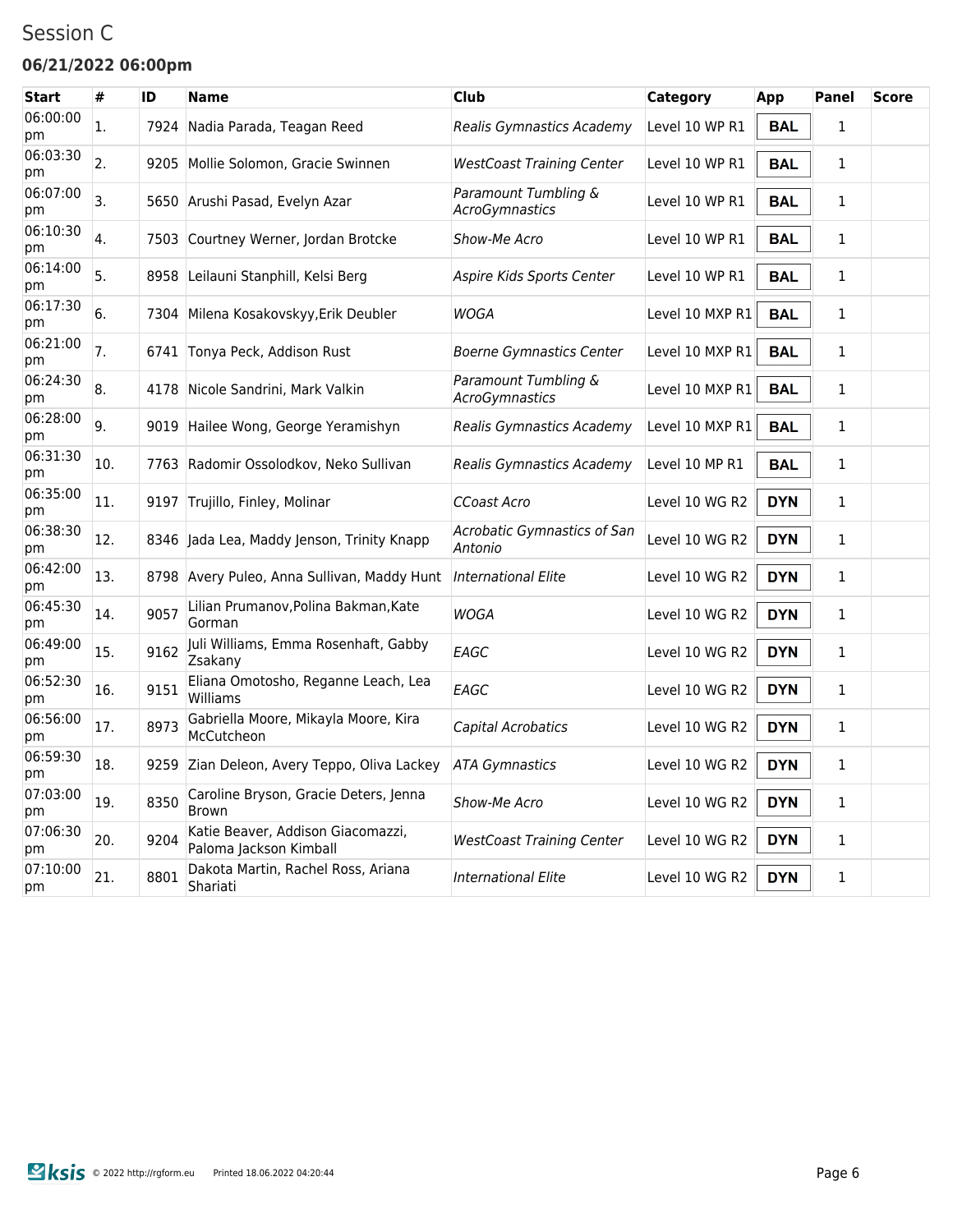### Session D

#### **06/22/2022 09:00am**

| <b>Start</b>   | #              | ID   | <b>Name</b>                                          | <b>Club</b>                            | Category                               | App        | <b>Panel</b>   | <b>Score</b> |
|----------------|----------------|------|------------------------------------------------------|----------------------------------------|----------------------------------------|------------|----------------|--------------|
| 09:00:00<br>am | $\mathbf{1}$ . | 9107 | Abi Arivalagan, Rachel Kim, Dajana<br>Lipski         | Paramount Tumbling &<br>AcroGymnastics | Level 8 WG - Group 1<br>R1             | <b>BAL</b> | 2              |              |
| 09:03:00<br>am | 2.             | 8077 | Doga Aksemsettinoglu, Jordan<br>McDonald             | Indigo                                 | Level 8 WP - Group 1<br>R2             | <b>DYN</b> | 1              |              |
| 09:06:00<br>am | 3.             | 9058 | Isabella Flemming, Eva McElhenny, Zoe<br>Baker       | <b>WOGA</b>                            | Level 8 WG - Group 1<br>R1             | <b>BAL</b> | 2              |              |
| 09:09:00<br>am | 4.             | 8474 | Yuika Fujikado, Lauren Savage                        | SoCal TTC                              | Level 8 WP - Group 1<br>R2             | <b>DYN</b> | 1              |              |
| 09:12:00<br>am | 5.             | 8342 | Emma Brackman, Amelia Plummer,<br>Allie Bubel        | Acrobatic Gymnastics of<br>San Antonio | Level 8 WG - Group 1<br>R1             | <b>BAL</b> | 2              |              |
| 09:15:00<br>am | 6.             |      | 8606 Noha Bouchellih, Mary Dunn                      | Show-Me Acro                           | Level 8 WP - Group 1<br>R <sub>2</sub> | <b>DYN</b> | 1              |              |
| 09:18:00<br>am | 7.             | 8664 | Anna Joshua, Bracy Hall, Summer<br>Arnolie           | <b>Crescent City</b><br>Gymnastics     | Level 8 WG - Group 1<br>R1             | <b>BAL</b> | 2              |              |
| 09:21:00<br>am | 8.             |      | 8924 Jocyna Hall, Layla DeVaul                       | Xtreme Acro                            | Level 8 WP - Group 1<br>R <sub>2</sub> | <b>DYN</b> | 1              |              |
| 09:24:00<br>am | 9.             | 7521 | Karina Zeller, Maya Duncan, Hailey<br>Duncan         | EAGC                                   | Level 8 WG - Group 1<br>R1             | <b>BAL</b> | 2              |              |
| 09:27:00<br>am | 10.            |      | 8014 Tori Craft, Al'layah Jones                      | <b>Superior Acro</b>                   | Level 8 WP - Group 1<br>R <sub>2</sub> | <b>DYN</b> | 1              |              |
| 09:30:00<br>am | 11.            | 8872 | Adeline Qualkinbush, Alli Graham,<br>Addison Schmitt | <b>Acro Explosion</b>                  | Level 8 WG - Group 1<br>R1             | <b>BAL</b> | 2              |              |
| 09:33:00<br>am | 12.            | 8842 | Cecilia Cusumano, Jozee Kerkemeyer                   | Chances Pride Acro &<br>Tumble         | Level 8 WP - Group 1<br>R <sub>2</sub> | <b>DYN</b> | 1              |              |
| 09:36:00<br>am | 13.            | 9268 | Hailey Simon, Sara Rampurada, Kat<br>Prithviraj      | Indigo                                 | Level 8 WG - Group 1<br>R1             | <b>BAL</b> | $\overline{2}$ |              |
| 09:39:00<br>am | 14.            | 8923 | Danica Weinstein, Macyn Hale                         | Xtreme Acro                            | Level 8 WP - Group 1<br>R <sub>2</sub> | <b>DYN</b> | 1              |              |
| 09:42:00<br>am | 15.            | 8674 | Alana Sampson, Josie Young, Sophia<br>McNamara       | <b>International Elite</b>             | Level 8 WG - Group 1<br>R1             | <b>BAL</b> | $\overline{2}$ |              |
| 09:45:00<br>am | 16.            |      | 8381 Hadley Earnest, Madalyn Jacobs                  | Acrobatic Gymnastics of<br>San Antonio | Level 8 WP - Group 1<br>R <sub>2</sub> | <b>DYN</b> | 1              |              |
| 09:48:00<br>am | 17.            | 9153 | Lizzie Martinez, Kerri Leach, Daniella<br>Dmitriev   | EAGC                                   | Level 8 WG - Group 1<br>R1             | <b>BAL</b> | $\overline{2}$ |              |
| 09:51:00<br>am | 18.            |      | 8879 Kali Mayfield-Bayhylle, Tesa Reed               | <b>MAATT</b>                           | Level 8 WP - Group 1<br>R <sub>2</sub> | <b>DYN</b> | 1              |              |
| 09:54:00<br>am | 19.            | 9112 | Finley Lester, Carolyn Shadrick,<br>Annabelle Babik  | EAGC                                   | Level 8 WG - Group 1<br>R1             | <b>BAL</b> | $\overline{2}$ |              |
| 09:57:00<br>am | 20.            |      | 8950 Tulip Taylor, Alliyah Martinez                  | <b>Empire Acrogymnastics</b>           | Level 8 WP - Group 1<br>R <sub>2</sub> | <b>DYN</b> | 1              |              |
| 10:00:00<br>am | 21.            | 9066 | Samara Moxley, Berlin Morgan,<br>Rebecca Greenberg   | Xtreme Acro                            | Level 8 WG - Group 2<br>R1             | <b>BAL</b> | 2              |              |
| 10:03:00<br>am | 22.            |      | 9576 Farrah Sabnekar, Veronica Drake                 | Aspire Kids Sports Center              | Level 8 WP - Group 1<br>R <sub>2</sub> | <b>DYN</b> | 1              |              |
| 10:06:00<br>am | 23.            | 9032 | Bela Castillo, Dana Holloway, Ashleigh<br>Weaver     | <b>Aerial's Athletics</b>              | Level 8 WG - Group 2<br>R1             | <b>BAL</b> | 2              |              |
| 10:09:00<br>am | 24.            |      | 8595 Talia Flores, Grace Nanquil                     | SoCal TTC                              | Level 8 WP - Group 1<br>R <sub>2</sub> | <b>DYN</b> | 1              |              |
| 10:12:00<br>am | 25.            | 8672 | Katie Bruner, Lola Saunders, Lily<br>Saunders        | <b>International Elite</b>             | Level 8 WG - Group 2<br>R1             | <b>BAL</b> | 2              |              |
| 10:15:00<br>am | 26.            |      | 8348 Sophia Nguyen, Imani Cummings                   | Acrobatic Gymnastics of<br>San Antonio | Level 8 WP - Group 1<br>R2             | <b>DYN</b> | 1              |              |
| 10:18:00<br>am | 27.            | 9358 | Ember Chambers, Averi Hughes,<br>Charleigh Jacobs    | <b>Boerne Gymnastics</b><br>Center     | Level 8 WG - Group 2<br>R1             | <b>BAL</b> | 2              |              |
| 10:21:00<br>am | 28.            |      | 7756 Zoey Inzer, Callie Wang                         | Cal Elite                              | Level 8 WP - Group 1<br>R <sub>2</sub> | <b>DYN</b> | $\mathbf{1}$   |              |
|                |                |      |                                                      |                                        |                                        |            |                |              |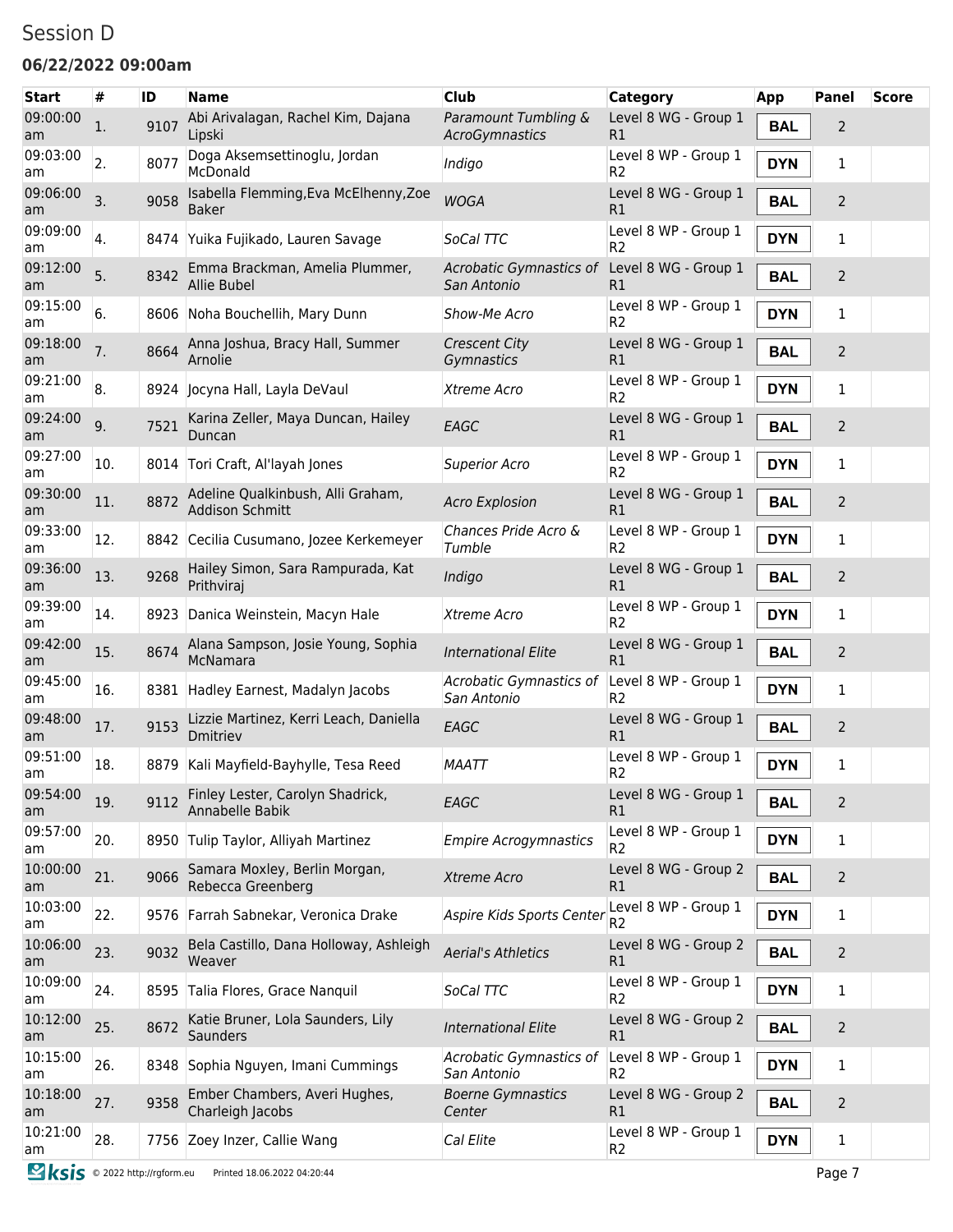| <b>Start</b>         | #   | ID   | Name                                                                               | <b>Club</b>                             | Category                               | <b>App</b> | Panel          | <b>Score</b> |
|----------------------|-----|------|------------------------------------------------------------------------------------|-----------------------------------------|----------------------------------------|------------|----------------|--------------|
| 10:24:00<br>am       | 29. | 8896 | Hayden Homann, Haylie Thornhill,<br>Audra Willis                                   | Columbia Acro &<br><b>Tumbling Team</b> | Level 8 WG - Group 2<br>R1             | <b>BAL</b> | 2              |              |
| 10:27:00<br>am       | 30. | 7767 | Rylee Cummins, Lexi Alvarado                                                       | <b>Realis Gymnastics</b><br>Academy     | Level 8 WP - Group 1<br>R <sub>2</sub> | <b>DYN</b> | 1              |              |
| 10:30:00<br>am       | 31. | 8846 | Cecilia Cusumano, Ariana Brown, Emily Chances Pride Acro &<br>Jenkins              | Tumble                                  | Level 8 WG - Group 2<br>R1             | <b>BAL</b> | 2              |              |
| <b>Session Break</b> |     |      |                                                                                    |                                         |                                        |            |                |              |
| 10:43:00<br>am       | 32. | 9207 | Elise Brazier, Ariana Corona, Angelina<br>Katona                                   | <b>WestCoast Training</b><br>Center     | Level 8 WG - Group 2<br>R1             | <b>BAL</b> | $\overline{2}$ |              |
| 10:46:00<br>am       | 33. |      | 9348 Emilia Roder, Sophie Collins                                                  | EAGC                                    | Level 8 WP - Group 2<br>R <sub>2</sub> | <b>DYN</b> | 1              |              |
| 10:49:00<br>am       | 34. | 8873 | Angel Bordonaro, Adrianna Rickard,<br><b>Ellie Curtis</b>                          | <b>Acro Explosion</b>                   | Level 8 WG - Group 2<br>R1             | <b>BAL</b> | 2              |              |
| 10:52:00<br>am       | 35. |      | 9124 Trinity Inge, Ana Goldberg                                                    | Ultimate Acro                           | Level 8 WP - Group 2<br>R <sub>2</sub> | <b>DYN</b> | 1              |              |
| 10:55:00<br>am       | 36. | 9068 | Riley Schanna, Raegan Connelly, Maya<br><b>Buessing</b>                            | Cal Elite                               | Level 8 WG - Group 2<br>R <sub>1</sub> | <b>BAL</b> | 2              |              |
| 10:58:00<br>am       | 37. |      | 9015 Maebry Caulfield, Katelynne Gray                                              | <b>Boerne Gymnastics</b><br>Center      | Level 8 WP - Group 2<br>R <sub>2</sub> | <b>DYN</b> | 1              |              |
| 11:01:00<br>am       | 38. | 9102 | Kendall Augustine, Quinn Parin,<br>Camelia Rossiter                                | Tumble U                                | Level 8 WG - Group 2<br>R <sub>1</sub> | <b>BAL</b> | $\overline{2}$ |              |
| 11:04:00<br>am       | 39. |      | 9182 Natalie Maisuradze, Shilee Ben-Shimon AGC Las Vegas                           |                                         | Level 8 WP - Group 2<br>R <sub>2</sub> | <b>DYN</b> | 1              |              |
| 11:07:00<br>am       | 40. | 9106 | Hallee Wildey, Tori Johnson, Olivia<br>Watson                                      | <b>Aerial's Athletics</b>               | Level 8 WG - Group 3<br>R <sub>1</sub> | <b>BAL</b> | $\overline{2}$ |              |
| 11:10:00<br>am       | 41. |      | 9230 Lenora Dilks, Ellie Curtis                                                    | <b>Acro Explosion</b>                   | Level 8 WP - Group 2<br>R <sub>2</sub> | <b>DYN</b> | 1              |              |
| 11:13:00<br>am       | 42. | 9349 | Ashlyn Freishtat, Brooke LaFountain,<br>Olivia LeClere                             | EAGC                                    | Level 8 WG - Group 3<br>R1             | <b>BAL</b> | 2              |              |
| 11:16:00<br>am       | 43. | 7887 | Payton Macy-Lemanski, Bradyn Fowler                                                | Panhandle Perfection<br>Gymnastics      | Level 8 WP - Group 2<br>R <sub>2</sub> | <b>DYN</b> | 1              |              |
| 11:19:00<br>am       | 44. | 9142 | Danica Weinstein, Sidney Sotuyo,<br>Kendall Beavers                                | Xtreme Acro                             | Level 8 WG - Group 3<br>R1             | <b>BAL</b> | 2              |              |
| 11:22:00<br>am       | 45. | 8349 | Mikelle Garst, Lucy Dunn                                                           | Show-Me Acro                            | Level 8 WP - Group 2<br>R <sub>2</sub> | <b>DYN</b> | 1              |              |
| 11:25:00<br>am       | 46. |      | 8800 Violet Overstreet, Sara Johnson, Kayla International Elite<br><b>Boicourt</b> |                                         | Level 8 WG - Group 3<br>R1             | <b>BAL</b> | $\overline{2}$ |              |
| 11:28:00<br>am       | 47. | 7862 | Lila Williams, Haylie Thornhill                                                    | Columbia Acro &<br><b>Tumbling Team</b> | Level 8 WP - Group 2<br>R <sub>2</sub> | <b>DYN</b> | 1              |              |
| 11:31:00<br>am       | 48. | 9365 | Jocelynne Naylor, Yukta Pathak, Chloe<br>Haslup                                    | Paramount Acro                          | Level 8 WG - Group 3<br>R1             | <b>BAL</b> | $\overline{2}$ |              |
| 11:34:00<br>am       | 49. | 8663 | Quincy Shariff, Talia Brown                                                        | <b>Crescent City</b><br>Gymnastics      | Level 8 WP - Group 2<br>R <sub>2</sub> | <b>DYN</b> | 1              |              |
| 11:37:00<br>am       | 50. | 9199 | Mei Futamase, Sophia Potwin, Maia<br>Garma                                         | <b>ATA Gymnastics</b>                   | Level 8 WG - Group 3<br>R1             | <b>BAL</b> | $\overline{2}$ |              |
| 11:40:00<br>am       | 51. | 7740 | Maci Mills, Symone Bolds                                                           | <b>Superior Acro</b>                    | Level 8 WP - Group 2<br>R <sub>2</sub> | <b>DYN</b> | 1              |              |
| 11:43:00<br>am       | 52. | 9202 | Alayna Wang, Jaylene Gonzalez, Delilah<br>Juarez                                   | <b>ATA Gymnastics</b>                   | Level 8 WG - Group 3<br>R1             | <b>BAL</b> | 2              |              |
| 11:46:00<br>am       | 53. |      | 9504 Samara Moxley, Anina Gonzalez-Sol                                             | Xtreme Acro                             | Level 8 WP - Group 2<br>R2             | <b>DYN</b> | 1              |              |
| 11:49:00<br>am       | 54. | 9036 | Hudson Miller, Tennille Marcelino,<br>Brenna Mulligan                              | Capital Acrobatics                      | Level 8 WG - Group 3<br>R1             | <b>BAL</b> | 2              |              |
| 11:52:00<br>am       | 55. | 9459 | Zora Bagneris, Rhian Winfrey                                                       | <b>Crescent City</b><br>Gymnastics      | Level 8 WP - Group 2<br>R2             | <b>DYN</b> | 1              |              |
| 11:55:00<br>am       | 56. | 7405 | Gillian Phillips, Cora Fairbanks,<br>Madeleine Greiner                             | Chances Pride Acro &<br>Tumble          | Level 8 WG - Group 3<br>R1             | <b>BAL</b> | 2              |              |
| 11:58:00<br>am       | 57. | 8987 | Elyse Ensign, Martin Seredich                                                      | Capital Acrobatics                      | Level 8 MXP R2                         | <b>DYN</b> | 1              |              |
|                      |     |      |                                                                                    |                                         |                                        |            |                |              |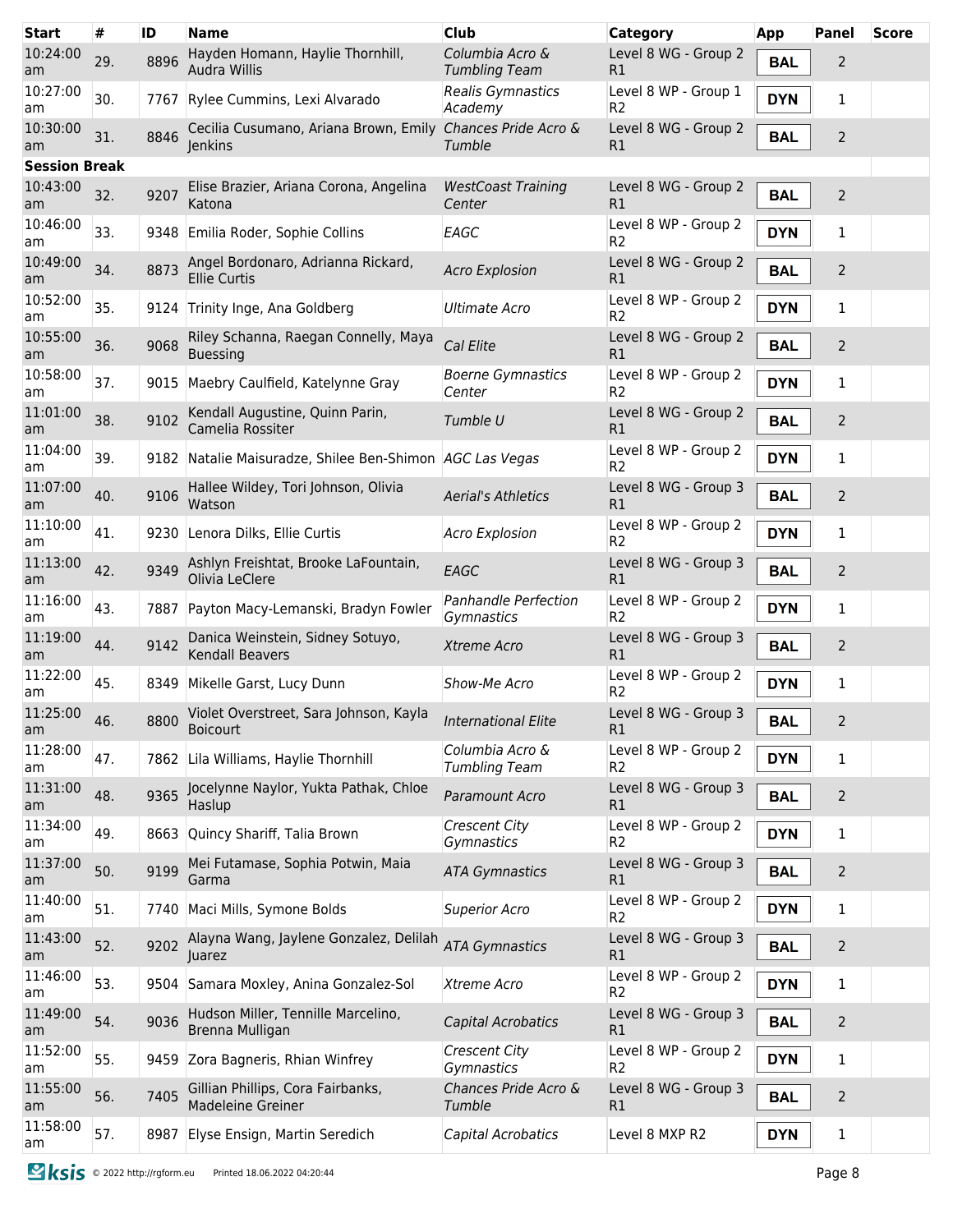| <b>Start</b>   | #   | ID   | <b>Name</b>                                                              | <b>Club</b>                                             | <b>Category</b>            | App        | Panel          | <b>Score</b> |
|----------------|-----|------|--------------------------------------------------------------------------|---------------------------------------------------------|----------------------------|------------|----------------|--------------|
| 12:01:00<br>pm | 58. | 8364 | Evelyn Strosnider, Tresor Tatum, Katia<br>Ax                             | International Gymnastics Level 8 WG - Group 3<br>Centre | R1                         | <b>BAL</b> | $\overline{2}$ |              |
| 12:04:00<br>pm | 59. | 7890 | Brayden Hanf, Addyson Wesbecher                                          | Tumble U                                                | Level 8 MXP R2             | <b>DYN</b> | 1              |              |
| 12:07:00<br>pm | 60. | 7806 | Paige Sanders, Alexandra<br>Graham, Daniela Romaniello                   | <b>GOSA</b>                                             | Level 8 WG - Group 3<br>R1 | <b>BAL</b> | 2              |              |
| 12:10:00<br>pm | 61. |      | 6695 Faith Nicol, Peter Vonder Haar                                      | Show-Me Acro                                            | Level 8 MXP R2             | <b>DYN</b> | 1              |              |
| 12:13:00<br>pm | 62. | 8932 | Ellie Foster, Louisiana Paladino, Ruby<br>Roumillat-Crowe, Ellie Schmidt | <b>NOLA</b>                                             | Level 8 Mx Group R1        | <b>BAL</b> | 2              |              |
| 12:16:00<br>pm | 63. | 4374 | Bryson Codrington, Jazmin Hernandez                                      | <b>GOSA</b>                                             | Level 8 MXP R2             | <b>DYN</b> | 1              |              |
| 12:19:00<br>pm | 64. | 9170 | Kaitlyn Bachman, Elizabeth Hargrave,<br>Ana Rindler, Lily Zwiebel        | Tumble U                                                | Level 8 Mx Group R1        | <b>BAL</b> | 2              |              |
| 12:22:00<br>pm | 65. |      | 6214 Clara Brune, Liam Rasmussen                                         | MAATT                                                   | Level 8 MXP R2             | <b>DYN</b> | 1              |              |
| 12:25:00<br>pm | 66. | 9485 | Hayden Jobe, Lydia Carlson, Addison<br>Schmitt, Treva Neathery           | <b>Acro Explosion</b>                                   | Level 8 Mx Group R1        | <b>BAL</b> | 2              |              |
| 12:28:00<br>pm | 67. | 9208 | Auryan Ahsan, Georgia Kirk                                               | <b>WestCoast Training</b><br>Center                     | Level 8 MXP R2             | <b>DYN</b> | $\mathbf{1}$   |              |
| 12:31:00<br>pm | 68. | 9053 | Brooklyn Thomas, Payton Buessing,<br>Alana Giacoletti, Shayna Wexler     | Cal Elite                                               | Level 8 Mx Group R1        | <b>BAL</b> | 2              |              |
|                |     |      |                                                                          |                                                         |                            |            |                |              |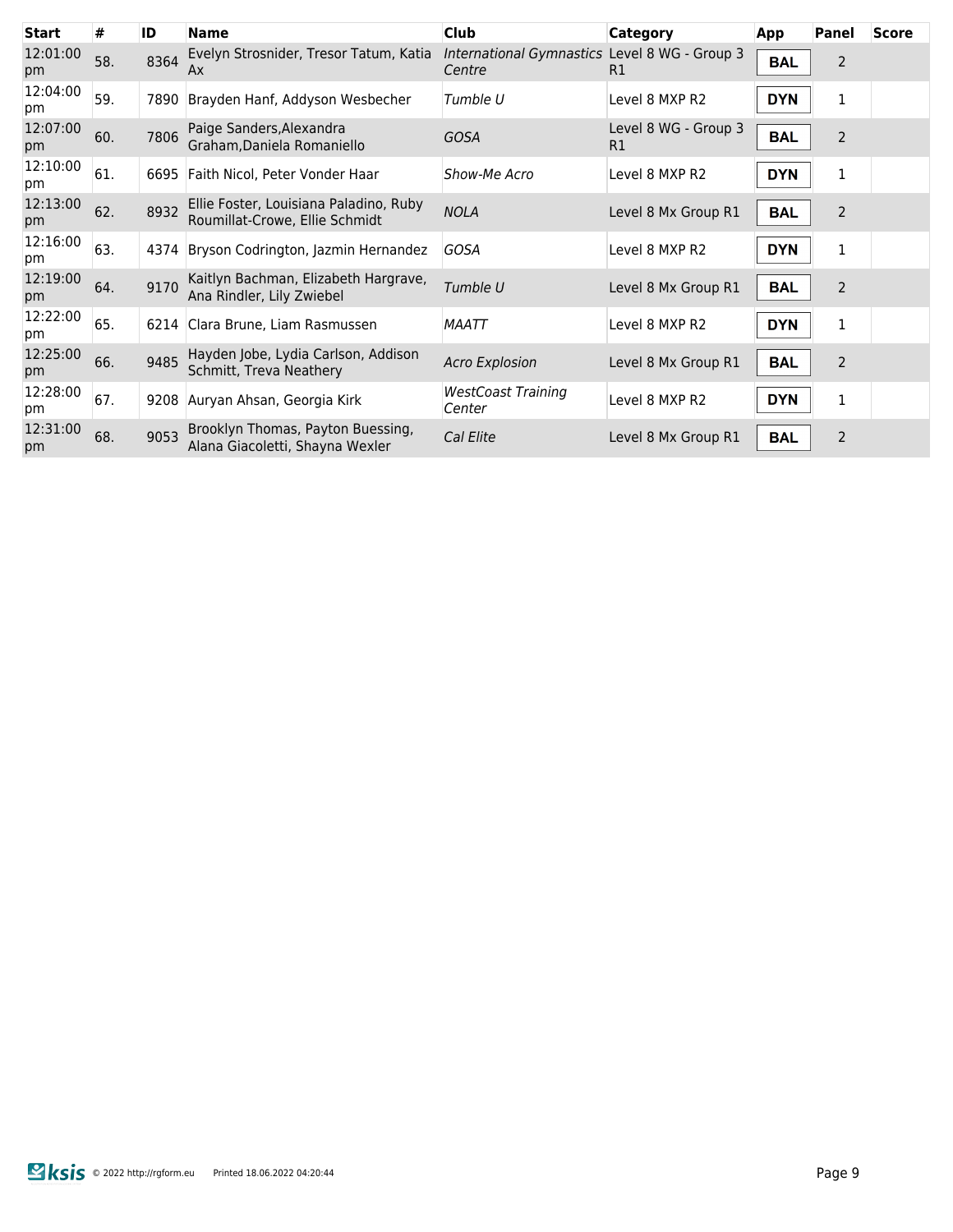### Session E

### **06/22/2022 01:30pm**

| <b>Start</b>                  | #              | ID   | <b>Name</b>                                                | <b>Club</b>                               | <b>Category</b>                        | App        | Panel          | <b>Score</b> |
|-------------------------------|----------------|------|------------------------------------------------------------|-------------------------------------------|----------------------------------------|------------|----------------|--------------|
| 01:30:00<br>pm                | $\mathbf{1}$ . | 8799 | Saniya Barre, Zoey Bergeron, Mia<br>Mahony                 | <b>NOLA</b>                               | Level 9 WG - Group 1<br>R <sub>2</sub> | <b>DYN</b> | 2              |              |
| 01:33:00<br>pm                | 2.             |      | 6704 Lainey Haas, Makenna Tolliver                         | <b>Aerial's Athletics</b>                 | Level 9 WP R1                          | <b>BAL</b> | 1              |              |
| 01:36:00<br>pm                | 3.             | 7850 | Abby Cook, Rylee Turner, Samantha<br>Woolweaver            | <b>Empire Acrogymnastics</b>              | Level 9 WG - Group 1<br>R <sub>2</sub> | <b>DYN</b> | $\overline{2}$ |              |
| 01:39:00<br>pm                | 4.             | 6985 | Devyn Giacomazzi, Giana Johnson                            | WestCoast Training Center Level 9 WP R1   |                                        | <b>BAL</b> | 1              |              |
| 01:42:00<br>pm                | 5.             | 9123 | Layla Spedden, Carmelle Djoumgoue,<br>Ayden Rawls-Blodgett | EAGC                                      | Level 9 WG - Group 1<br>R <sub>2</sub> | <b>DYN</b> | 2              |              |
| 01:45:00<br>pm                | 6.             |      | 8379 Emily Gould, Xochitl Rodriguez                        | <b>International Gymnastics</b><br>Centre | Level 9 WP R1                          | <b>BAL</b> | 1              |              |
| 01:48:00<br>pm                | 7.             | 7992 | Amanda Lin, Chloe Wilson, Shravya<br>Patibanda             | <b>ATA Gymnastics</b>                     | Level 9 WG - Group 1<br>R <sub>2</sub> | <b>DYN</b> | $\overline{2}$ |              |
| 01:51:00<br>pm                | 8.             | 5457 | Rayna Hample, Alyssa Peterson                              | Paramount Acro                            | Level 9 WP R1                          | <b>BAL</b> | 1              |              |
| 01:54:00<br>pm                | 9.             | 8949 | Avery Barnes, Ally Taynton, Reagan<br>Grigsby              | <b>Empire Acrogymnastics</b>              | Level 9 WG - Group 1<br>R <sub>2</sub> | <b>DYN</b> | 2              |              |
| 01:57:00<br>pm                | 10.            | 8581 | Naomi Wong, Erin McAteer                                   | Indigo                                    | Level 9 WP R1                          | <b>BAL</b> | 1              |              |
| 02:00:00<br>pm                | 11.            | 7724 | Lainey Young, Abbie Covert, Aliyah<br><b>Irons</b>         | <b>International Elite</b>                | Level 9 WG - Group 1<br>R <sub>2</sub> | <b>DYN</b> | 2              |              |
| 02:03:00<br>pm                | 12.            | 8370 | Stella Shaffer, Lillie Avery                               | Acrobatic Gymnastics of<br>San Antonio    | Level 9 WP R1                          | <b>BAL</b> | 1              |              |
| 02:06:00<br>pm                | 13.            | 9065 | Madeline Iaconetti, Julia Messing,<br>Victoria Smith       | Xtreme Acro                               | Level 9 WG - Group 1<br>R <sub>2</sub> | <b>DYN</b> | $\overline{2}$ |              |
| 02:09:00<br>pm                | 14.            |      | 9042 Sophia Robertson, Naomi Ingold                        | Realis Gymnastics<br>Academy              | Level 9 WP R1                          | <b>BAL</b> | 1              |              |
| 02:12:00<br>pm                | 15.            | 8583 | Audry Frei, Meredith Varley, Maddy<br>McMahon              | Indigo                                    | Level 9 WG - Group 1<br>R <sub>2</sub> | <b>DYN</b> | $\overline{2}$ |              |
| 02:15:00<br>pm                | 16.            | 8948 | Olivia Woolweaver, Claudia Karako                          | <b>Empire Acrogymnastics</b>              | Level 9 WP R1                          | <b>BAL</b> | 1              |              |
| 02:18:00<br>pm                | 17.            | 8673 | Chloe Churgai, Sophia Churgai, Amber<br>Johnson            | <b>International Elite</b>                | Level 9 WG - Group 1<br>R <sub>2</sub> | <b>DYN</b> | $\overline{2}$ |              |
| 02:21:00<br>pm                | 18.            |      | 9490 Kaela Helton, Caylei Caldwell                         | Xtreme Acro                               | Level 9 WP R1                          | <b>BAL</b> | 1              |              |
| 02:24:00<br>pm                | 19.            | 7370 | Emilee Huebler, Clarice Krupp, Cailyn<br>Hulsey            | <b>MAATT</b>                              | Level 9 WG - Group 1<br>R <sub>2</sub> | <b>DYN</b> | $\overline{2}$ |              |
| 02:27:00<br>pm                | 20.            |      | 9150 Zoe DeShields, Emma Rosenhaft                         | EAGC                                      | Level 9 WP R1                          | <b>BAL</b> | 1              |              |
| 02:30:00<br>pm                | 21.            | 9127 | Elizabeth Hargrave, Alahna Warner,<br>Lily Zwiebel         | Tumble U                                  | Level 9 WG - Group 1<br>R <sub>2</sub> | <b>DYN</b> | $\overline{2}$ |              |
| 02:33:00<br>pm                | 22.            |      | 4430 Hayden Homann, Ava Roderick                           | Columbia Acro & Tumbling<br>Team          | Level 9 WP R1                          | <b>BAL</b> | $\mathbf 1$    |              |
| 02:36:00<br>pm                | 23.            | 8878 | Haylee Echols, Karlee Wright, Taylor<br>Snodgrass          | <b>MAATT</b>                              | Level 9 WG - Group 1<br>R <sub>2</sub> | <b>DYN</b> | $\overline{2}$ |              |
| 02:39:00<br>pm                | 24.            |      | 9363 Olivia Green, Allura Gardner                          | Xtreme Acro                               | Level 9 WP R1                          | <b>BAL</b> | $\mathbf 1$    |              |
| 02:42:00<br>pm                | 25.            | 8945 | Jaela Brooks, Juliana Brooks. Sophia<br>Houston            | <b>Technique Gymnastics</b>               | Level 9 WG - Group 1<br>R <sub>2</sub> | <b>DYN</b> | $\overline{2}$ |              |
| 02:45:00<br>pm                | 26.            |      | 5927 Vivienne Swain, Fiona Szapary                         | <b>Crescent City Gymnastics</b>           | Level 9 WP R1                          | <b>BAL</b> | 1              |              |
| 02:48:00<br>pm                | 27.            | 9323 | Saree Sendin, Sarah Emma Reed,<br>Samantha Ruckert         | EAGC                                      | Level 9 WG - Group 2<br>R <sub>2</sub> | <b>DYN</b> | $\overline{2}$ |              |
| 02:51:00<br>pm                | 28.            |      | 8786 Samantha Lenz, Clara Hoffman                          | <b>First State Gymnastics</b>             | Level 9 WP R1                          | <b>BAL</b> | 1              |              |
| Sksis © 2022 http://rgform.eu |                |      | Printed 18.06.2022 04:20:44                                |                                           |                                        |            | Page 10        |              |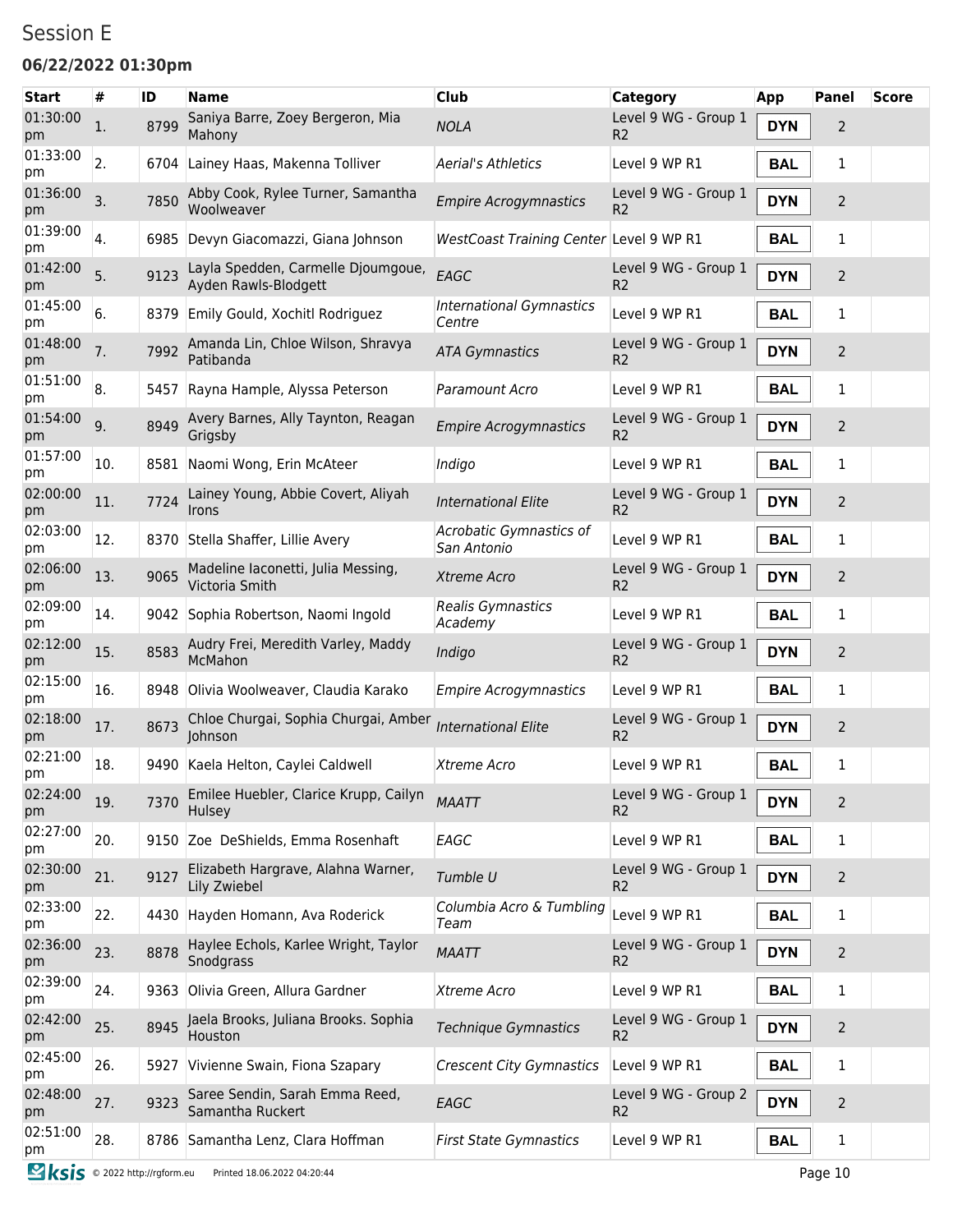| <b>Start</b>   | #   | ID   | <b>Name</b>                                         | <b>Club</b>                                           | <b>Category</b>                        | App        | Panel          | <b>Score</b> |
|----------------|-----|------|-----------------------------------------------------|-------------------------------------------------------|----------------------------------------|------------|----------------|--------------|
| 02:54:00<br>pm | 29. | 8895 | Galia Lopez, Ava Roderick, Kirstin<br>Roderick      | Columbia Acro & Tumbling Level 9 WG - Group 2<br>Team | R <sub>2</sub>                         | <b>DYN</b> | $\overline{2}$ |              |
| 02:57:00<br>pm | 30. |      | 6444 Jaycie Johnson, Haley Huynh                    | <b>Technique Gymnastics</b>                           | Level 9 WP R1                          | <b>BAL</b> | 1              |              |
| 03:00:00<br>pm | 31. | 7904 | Alora McCastle, Karma Jones, Tai<br>DeJean          | <b>Superior Acro</b>                                  | Level 9 WG - Group 2<br>R <sub>2</sub> | <b>DYN</b> | $\overline{2}$ |              |
| 03:03:00<br>pm | 32. | 4227 | Elizabeth Sedlak, Alexander Kipp                    | Boerne Gymnastics Center Level 9 MXP R1               |                                        | <b>BAL</b> | 1              |              |
| 03:06:00<br>pm | 33. | 9426 | Mollie Solomon, Lela Gallo, Carina<br><b>Newlin</b> | <b>WestCoast Training Center</b>                      | Level 9 WG - Group 2<br>R <sub>2</sub> | <b>DYN</b> | $\overline{2}$ |              |
| 03:09:00<br>pm | 34. | 9200 | Melia Kolander, Alex Lam                            | <b>ATA Gymnastics</b>                                 | Level 9 MXP R1                         | <b>BAL</b> | 1              |              |
| 03:12:00<br>pm | 35. | 9206 | Olivia Brazier, Luna Pena, Zoey<br>Rogers           | <b>WestCoast Training Center</b>                      | Level 9 WG - Group 2<br>R <sub>2</sub> | <b>DYN</b> | 2              |              |
| 03:15:00<br>pm | 36. | 7855 | Mackenzie Ghostine, Andrew Lopez                    | <b>Realis Gymnastics</b><br>Academy                   | Level 9 MXP R1                         | <b>BAL</b> | 1              |              |
| 03:18:00<br>pm | 37. | 9016 | Molly Chambers, Becca Sparkman,<br>Eleana Medina    | <b>Boerne Gymnastics Center</b>                       | Level 9 WG - Group 2<br>R <sub>2</sub> | <b>DYN</b> | 2              |              |
| 03:21:00<br>pm | 38. | 7297 | Aliyah Shepherd, Roman Rawls-<br>Blodgett           | EAGC                                                  | Level 9 MXP R1                         | <b>BAL</b> | 1              |              |
| 03:24:00<br>pm | 39. | 8341 | Clara Laskowski, Eva Escobar, KC<br>Stoker          | Acrobatic Gymnastics of<br>San Antonio                | Level 9 WG - Group 2<br>R <sub>2</sub> | <b>DYN</b> | $\overline{2}$ |              |
| 03:27:00<br>pm | 40. |      | 7791 Tegan Mallinson, Kaelib Duncan                 | <b>Technique Gymnastics</b>                           | Level 9 MXP R1                         | <b>BAL</b> | 1              |              |
| 03:30:00<br>pm | 41. | 9364 | Kelsey Shaaf, Rayna Hample, Alyssa<br>Peterson      | Paramount Acro                                        | Level 9 WG - Group 2<br>R <sub>2</sub> | <b>DYN</b> | 2              |              |
| 03:33:00<br>pm | 42. | 9168 | Kaitlyn Bachman, Ana Rindler,<br>Addyson Wesbecher  | Tumble U                                              | Level 9 WG - Group 2<br>R <sub>2</sub> | <b>DYN</b> | $\overline{2}$ |              |
| 03:36:00<br>pm | 43. | 9030 | Ryleigh Cummings, Haylie Strider,<br>Kaylee Earley  | <b>Aerial's Athletics</b>                             | Level 9 WG - Group 2<br>R <sub>2</sub> | <b>DYN</b> | 2              |              |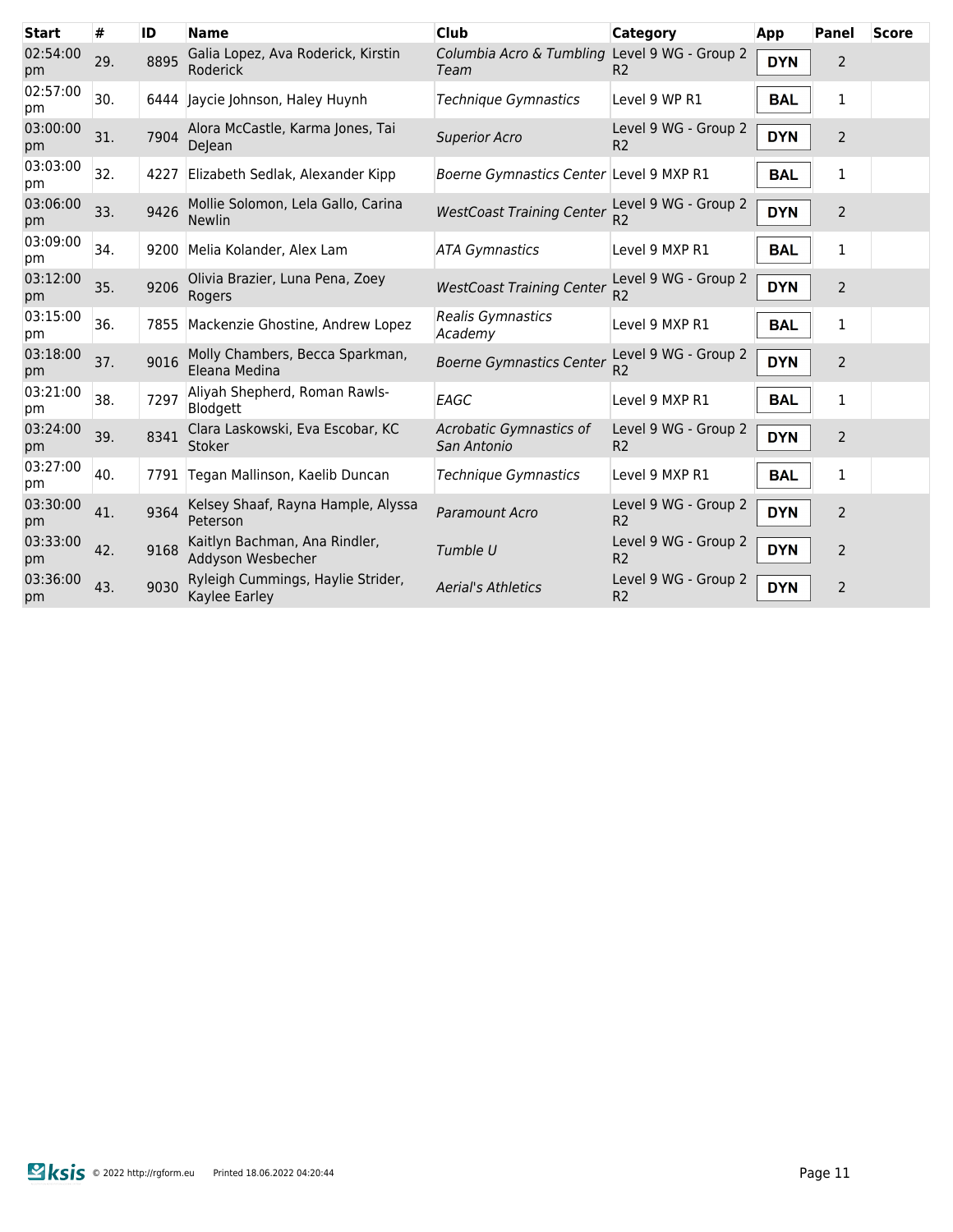### Session F

#### **06/22/2022 06:00pm**

| <b>Start</b>   | #   | ID   | <b>Name</b>                                                 | <b>Club</b>                            | Category        | App        | <b>Panel</b> | <b>Score</b> |
|----------------|-----|------|-------------------------------------------------------------|----------------------------------------|-----------------|------------|--------------|--------------|
| 06:00:00<br>рm | 1.  | 8958 | Leilauni Stanphill, Kelsi Berg                              | Aspire Kids Sports Center              | Level 10 WP R2  | <b>DYN</b> | $\mathbf{1}$ |              |
| 06:03:30<br>pm | 2.  |      | 7503 Courtney Werner, Jordan Brotcke                        | Show-Me Acro                           | Level 10 WP R2  | <b>DYN</b> | 1            |              |
| 06:07:00<br>pm | 3.  |      | 7924 Nadia Parada, Teagan Reed                              | Realis Gymnastics Academy              | Level 10 WP R2  | <b>DYN</b> | 1            |              |
| 06:10:30<br>pm | 4.  |      | 5650 Arushi Pasad, Evelyn Azar                              | Paramount Tumbling &<br>AcroGymnastics | Level 10 WP R2  | <b>DYN</b> | $\mathbf{1}$ |              |
| 06:14:00<br>pm | 5.  | 9205 | Mollie Solomon, Gracie Swinnen                              | <b>WestCoast Training Center</b>       | Level 10 WP R2  | <b>DYN</b> | 1            |              |
| 06:17:30<br>pm | 6.  |      | 4178 Nicole Sandrini, Mark Valkin                           | Paramount Tumbling &<br>AcroGymnastics | Level 10 MXP R2 | <b>DYN</b> | $\mathbf{1}$ |              |
| 06:21:00<br>pm | 7.  |      | 9019 Hailee Wong, George Yeramishyn                         | Realis Gymnastics Academy              | Level 10 MXP R2 | <b>DYN</b> | 1            |              |
| 06:24:30<br>pm | 8.  |      | 7304 Milena Kosakovskyy, Erik Deubler                       | WOGA                                   | Level 10 MXP R2 | <b>DYN</b> | $\mathbf{1}$ |              |
| 06:28:00<br>pm | 9.  |      | 6741 Tonya Peck, Addison Rust                               | <b>Boerne Gymnastics Center</b>        | Level 10 MXP R2 | <b>DYN</b> | 1            |              |
| 06:31:30<br>pm | 10. |      | 7763 Radomir Ossolodkov, Neko Sullivan                      | Realis Gymnastics Academy              | Level 10 MP R2  | <b>DYN</b> | $\mathbf{1}$ |              |
| 06:35:00<br>pm | 11. | 9162 | Juli Williams, Emma Rosenhaft, Gabby<br>Zsakany             | EAGC                                   | Level 10 WG R1  | <b>BAL</b> | $\mathbf{1}$ |              |
| 06:38:30<br>рm | 12. |      | 8346 Jada Lea, Maddy Jenson, Trinity Knapp                  | Acrobatic Gymnastics of San<br>Antonio | Level 10 WG R1  | <b>BAL</b> | $\mathbf{1}$ |              |
| 06:42:00<br>pm | 13. |      | 9197 Trujillo, Finley, Molinar                              | <b>CCoast Acro</b>                     | Level 10 WG R1  | <b>BAL</b> | 1            |              |
| 06:45:30<br>рm | 14. | 8350 | Caroline Bryson, Gracie Deters, Jenna<br><b>Brown</b>       | Show-Me Acro                           | Level 10 WG R1  | <b>BAL</b> | 1            |              |
| 06:49:00<br>pm | 15. |      | 8798 Avery Puleo, Anna Sullivan, Maddy Hunt                 | <b>International Elite</b>             | Level 10 WG R1  | <b>BAL</b> | 1            |              |
| 06:52:30<br>рm | 16. | 8801 | Dakota Martin, Rachel Ross, Ariana<br>Shariati              | <b>International Elite</b>             | Level 10 WG R1  | <b>BAL</b> | 1            |              |
| 06:56:00<br>pm | 17. | 9151 | Eliana Omotosho, Reganne Leach, Lea<br>Williams             | EAGC                                   | Level 10 WG R1  | <b>BAL</b> | $\mathbf{1}$ |              |
| 06:59:30<br>pm | 18. | 9057 | Lilian Prumanov, Polina Bakman, Kate<br>Gorman              | WOGA                                   | Level 10 WG R1  | <b>BAL</b> | 1            |              |
| 07:03:00<br>pm | 19. |      | 9259 Zian Deleon, Avery Teppo, Oliva Lackey                 | <b>ATA Gymnastics</b>                  | Level 10 WG R1  | <b>BAL</b> | 1            |              |
| 07:06:30<br>pm | 20. | 8973 | Gabriella Moore, Mikayla Moore, Kira<br>McCutcheon          | Capital Acrobatics                     | Level 10 WG R1  | <b>BAL</b> | $\mathbf{1}$ |              |
| 07:10:00<br>pm | 21. | 9204 | Katie Beaver, Addison Giacomazzi,<br>Paloma Jackson Kimball | <b>WestCoast Training Center</b>       | Level 10 WG R1  | <b>BAL</b> | $\mathbf{1}$ |              |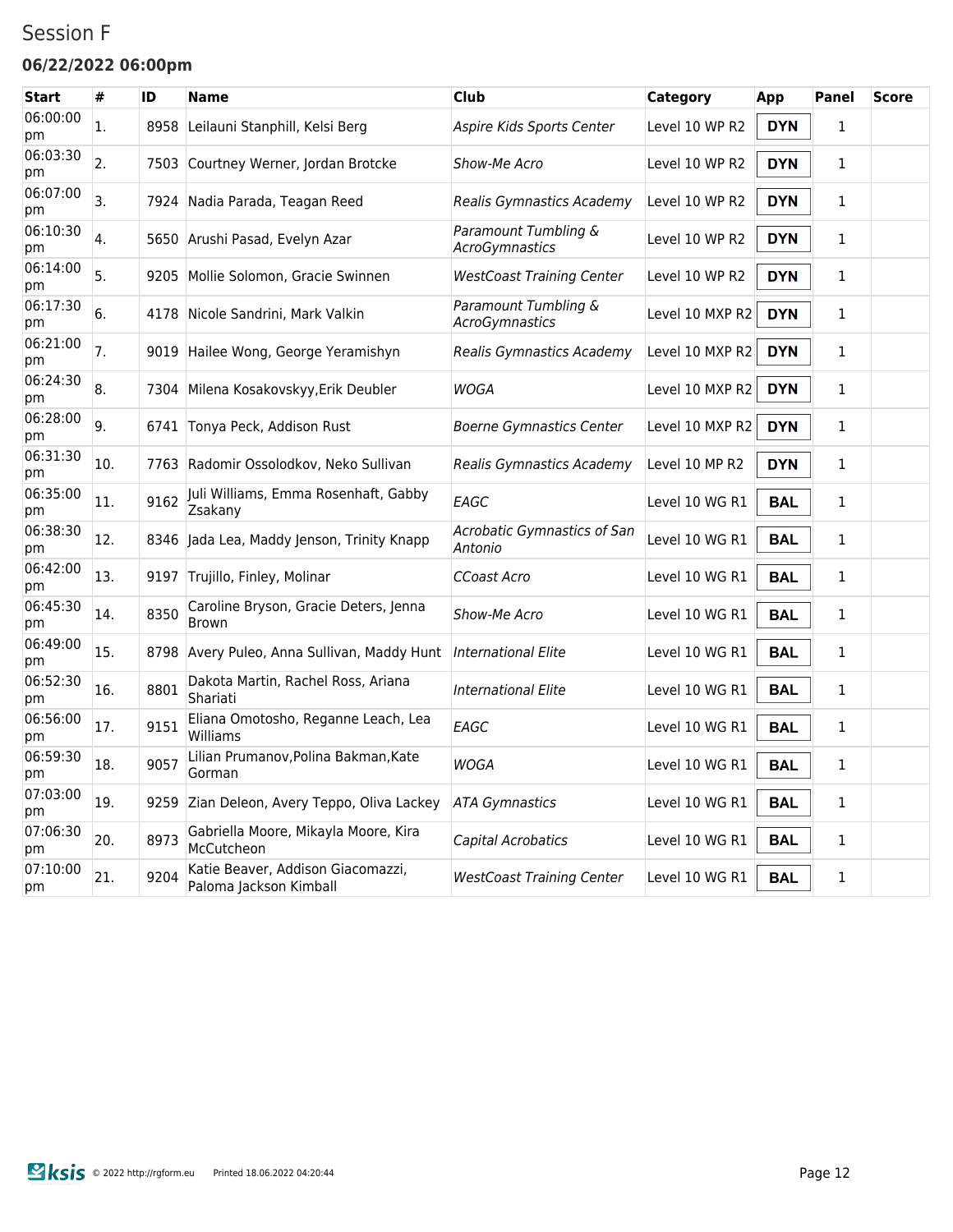### Session G

#### **06/23/2022 09:00am**

| <b>Start</b>   | #   | ID   | Name                                                      | <b>Club</b>                               | Category                   | <b>App</b>   | <b>Panel</b>   | <b>Score</b> |
|----------------|-----|------|-----------------------------------------------------------|-------------------------------------------|----------------------------|--------------|----------------|--------------|
| 09:00:00<br>am | 1.  | 9095 | Casandra Harriger, Gabby<br>Schroeder                     | Tumble U                                  | Level 7 WP - Group 1<br>R1 | <b>COMBI</b> | 1              |              |
| 09:03:00<br>am | 2.  | 9201 | Arzoi Kaur, Kylie Nguyen, Iris<br>Nguyen                  | <b>ATA Gymnastics</b>                     | Level 7 WG - Group 1<br>R1 | <b>COMBI</b> | $\overline{2}$ |              |
| 09:06:00<br>am | 3.  |      | 8779 Genevieve Werner, Annagail Bodi                      | Show-Me Acro                              | Level 7 WP - Group 1<br>R1 | <b>COMBI</b> | 1              |              |
| 09:09:00<br>am | 4.  | 8797 | Eleanor Smith, Kenzie Do, Amelia<br>Hoffman               | <b>NOLA</b>                               | Level 7 WG - Group 1<br>R1 | <b>COMBI</b> | $\overline{2}$ |              |
| 09:12:00<br>am | 5.  |      | 8882 Zoe Hiatt, Holly Adams                               | <b>MAATT</b>                              | Level 7 WP - Group 1<br>R1 | <b>COMBI</b> | 1              |              |
| 09:15:00<br>am | 6.  | 8892 | Norah Heredia, Lily Gamet, Niyah<br>Wright                | <b>Midwest Elite Acrobatics</b>           | Level 7 WG - Group 1<br>R1 | <b>COMBI</b> | $\overline{2}$ |              |
| 09:18:00<br>am | 7.  | 9097 | Madeline Kemmer, Ella Meyers                              | Tumble U                                  | Level 7 WP - Group 1<br>R1 | <b>COMBI</b> | 1              |              |
| 09:21:00<br>am | 8.  | 9101 | Chloe Aselage, Kayla Colbert,<br>Gabby Schroeder          | Tumble U                                  | Level 7 WG - Group 1<br>R1 | <b>COMBI</b> | $\overline{2}$ |              |
| 09:24:00<br>am | 9.  |      | 9378 Grace Riffey, Carmin Cochran                         | <b>Ultimate Acro</b>                      | Level 7 WP - Group 1<br>R1 | <b>COMBI</b> | 1              |              |
| 09:27:00<br>am | 10. | 9052 | Naya Lin, Valeria Bolotskikh, Gabby<br>Rodriguez          | Cal Elite                                 | Level 7 WG - Group 1<br>R1 | <b>COMBI</b> | $\overline{2}$ |              |
| 09:30:00<br>am | 11. |      | 8912 Jane Harold Holland, Kyla Wilson                     | <b>Crescent City Gymnastics</b>           | Level 7 WP - Group 1<br>R1 | <b>COMBI</b> | 1              |              |
| 09:33:00<br>am | 12. | 9040 | Madison Ghostine, Amanda Wong,<br>Natalie Movassaghi      | <b>Realis Gymnastics</b><br>Academy       | Level 7 WG - Group 1<br>R1 | <b>COMBI</b> | $\overline{2}$ |              |
| 09:36:00<br>am | 13. |      | 8971 Caroline Wise, Cecilia Hiemcke                       | SoCal TTC                                 | Level 7 WP - Group 1<br>R1 | <b>COMBI</b> | 1              |              |
| 09:39:00<br>am | 14. | 8957 | Ruhi Joshi, Evelyn Kayat, Lianna<br>Moreno                | Paramount Tumbling &<br>AcroGymnastics    | Level 7 WG - Group 1<br>R1 | <b>COMBI</b> | $\overline{2}$ |              |
| 09:42:00<br>am | 15. |      | 8891 Raeleigh Tebbe, Jaydin Flanery                       | <b>Midwest Elite Acrobatics</b>           | Level 7 WP - Group 1<br>R1 | <b>COMBI</b> | 1              |              |
| 09:45:00<br>am | 16. | 8355 | Caroline Tillery, Madilyn Hix, Josie<br>Crowe             | <b>Ultimate Acro</b>                      | Level 7 WG - Group 1<br>R1 | <b>COMBI</b> | $\overline{2}$ |              |
| 09:48:00<br>am | 17. |      | 7604 Helena Kao, Joyce Kao                                | Paramount Tumbling &<br>AcroGymnastics    | Level 7 WP - Group 1<br>R1 | <b>COMBI</b> | 1              |              |
| 09:51:00<br>am | 18. | 9372 | Olivia Irreno, Caitlin Chinquee,<br><b>Marley Beavers</b> | Xtreme Acro                               | Level 7 WG - Group 1<br>R1 | <b>COMBI</b> | $\overline{2}$ |              |
| 09:54:00<br>am | 19. |      | 9099 Annie Ruth Taylor, Bella Williams                    | Tumble U                                  | Level 7 WP - Group 1<br>R1 | <b>COMBI</b> | 1              |              |
| 09:57:00<br>am | 20. | 8354 | Darden Garrison, Londyn McNeil,<br>Carmin Cochran         | <b>Ultimate Acro</b>                      | Level 7 WG - Group 1<br>R1 | <b>COMBI</b> | $\overline{2}$ |              |
| 10:00:00<br>am | 21. |      | 8584 Riya Gupta, Leilani Vales                            | Indigo                                    | Level 7 WP - Group 1<br>R1 | <b>COMBI</b> | 1              |              |
| 10:03:00<br>am | 22. | 9607 | Sage Fults, Molly Gerard, Brooklyn<br>LaBatt              | <b>Acro Explosion</b>                     | Level 7 WG - Group 1<br>R1 | <b>COMBI</b> | $\overline{2}$ |              |
| 10:06:00<br>am | 23. | 8883 | Brooklynn Kramme, Kennady<br>Kinkead                      | <b>MAATT</b>                              | Level 7 WP - Group 1<br>R1 | <b>COMBI</b> | 1              |              |
| 10:09:00<br>am | 24. | 8710 | Leesy Sarria, Olivia Camuso, Lily<br>Barnowski            | <b>International Elite</b>                | Level 7 WG - Group 1<br>R1 | <b>COMBI</b> | $\overline{2}$ |              |
| 10:12:00<br>am | 25. | 9281 | Davaney Alexander, Mackenzie<br>Pikey                     | Villa West Acrobatic<br><i>Gymnastics</i> | Level 7 WP - Group 1<br>R1 | <b>COMBI</b> | 1              |              |
| 10:15:00<br>am | 26. |      | 8933 Samantha Lenz, Jackson Gross                         | <b>First State Gymnastics</b>             | Level 7 MXP R1             | <b>COMBI</b> | $\overline{2}$ |              |
| 10:18:00<br>am | 27. |      | 7937 Jocelynne Naylor, Kelsey Schaaf                      | Paramount Acro                            | Level 7 WP - Group 2<br>R1 | <b>COMBI</b> | 1              |              |
| 10:21:00<br>am | 28. |      | 8015 Elise Krasnow, Logan Ackley                          | Xtreme Acro                               | Level 7 MXP R1             | <b>COMBI</b> | $\overline{2}$ |              |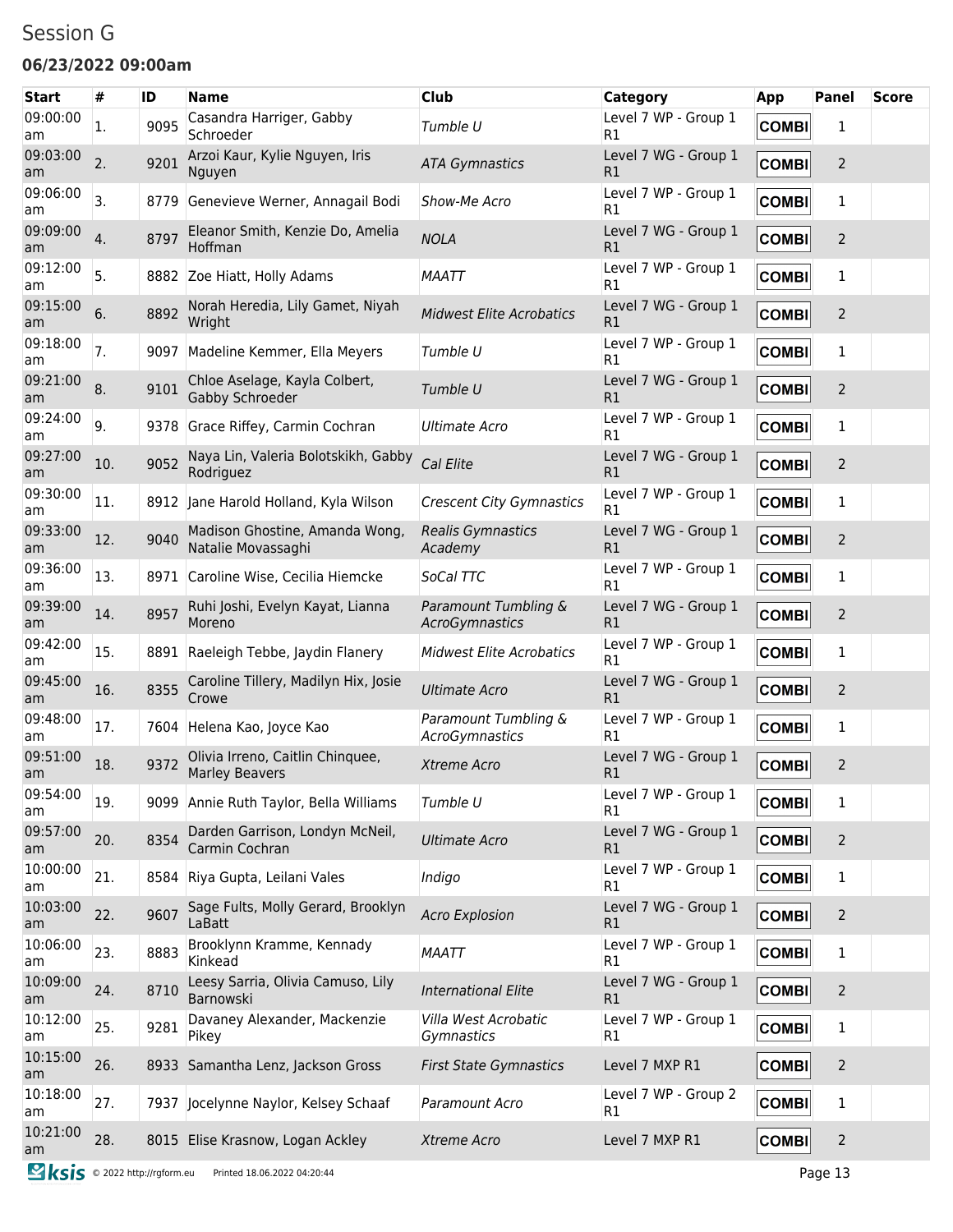| <b>Start</b>   | #   | ID   | <b>Name</b>                                                        | <b>Club</b>                                  | <b>Category</b>                        | App          | Panel          | <b>Score</b> |
|----------------|-----|------|--------------------------------------------------------------------|----------------------------------------------|----------------------------------------|--------------|----------------|--------------|
| 10:24:00<br>am | 29. | 9284 | Ava Balthazar, Frida Pena                                          | <b>WestCoast Training Center</b>             | Level 7 WP - Group 2<br>R1             | <b>COMBI</b> | 1              |              |
| 10:27:00<br>am | 30. |      | 8856 Parker Olson, Peyton Tennis                                   | Alliance Gymnastics and<br><b>Acrobatics</b> | Level 7 MXP R1                         | <b>COMBI</b> | 2              |              |
| 10:30:00<br>am | 31. |      | 8675 Julie Goodwin, Juliet Hanks                                   | <b>International Elite</b>                   | Level 7 WP - Group 2<br>R <sub>1</sub> | <b>COMBI</b> | 1              |              |
| 10:33:00<br>am | 32. |      | 9369 Taylor Edwards, Bryson Codrington                             | <b>GOSA</b>                                  | Level 7 MXP R1                         | <b>COMBI</b> | 2              |              |
| 10:36:00<br>am | 33. |      | 8472 Kelly Gillum, Emma Viglotti                                   | SoCal TTC                                    | Level 7 WP - Group 2<br>R <sub>1</sub> | <b>COMBI</b> | 1              |              |
| 10:39:00<br>am | 34. |      | 8900 Atley Zepp, Audra Willis                                      | Columbia Acro & Tumbling<br>Team             | Level 7 MXP R1                         | <b>COMBI</b> | $\overline{2}$ |              |
| 10:42:00<br>am | 35. |      | 8855 Anli Gibson, Erica Johnson                                    | Alliance Gymnastics and<br>Acrobatics        | Level 7 WP - Group 2<br>R <sub>1</sub> | <b>COMBI</b> | 1              |              |
| 10:45:00<br>am | 36. |      | 7902 Taylor Diggs, Evan Berry                                      | <b>Superior Acro</b>                         | Level 7 MXP R1                         | <b>COMBI</b> | $\overline{2}$ |              |
| 10:48:00<br>am | 37. | 8899 | Amelia Yeazel, Dayna Depue                                         | Columbia Acro & Tumbling<br>Team             | Level 7 WP - Group 2<br>R <sub>1</sub> | <b>COMBI</b> | 1              |              |
| 10:51:00<br>am | 38. |      | 8369 Madeline Weise, Luke Pitts                                    | Acrobatic Gymnastics of<br>San Antonio       | Level 7 MXP R1                         | <b>COMBI</b> | 2              |              |
| 10:54:00<br>am | 39. |      | 7930 Tala Eid, Lia Kirk                                            | <b>WestCoast Training Center</b>             | Level 7 WP - Group 2<br>R1             | <b>COMBI</b> | 1              |              |
| 10:57:00<br>am | 40. |      | 8012 Michaela Carpenter, Myles Hairston Atlantic Coast Acrobatics  |                                              | Level 7 MXP R1                         | <b>COMBI</b> | $\overline{2}$ |              |
| 11:00:00<br>am | 41. |      | 8929 Taylor Montras, Josie Rush                                    | <b>First State Gymnastics</b>                | Level 7 WP - Group 2<br>R1             | <b>COMBI</b> | 1              |              |
| 11:03:00<br>am | 42. |      | 9109 Zoe Huang, Chase Knuth                                        | Paramount Tumbling &<br>AcroGymnastics       | Level 7 MXP R1                         | <b>COMBI</b> | 2              |              |
| 11:06:00<br>am | 43. |      | 9414 Alyssa Lawrence, Olivia Camuso                                | International Elite                          | Level 7 WP - Group 2<br>R <sub>1</sub> | <b>COMBI</b> | 1              |              |
| 11:09:00<br>am | 44. |      | 9117 Aubrey Garnto, Robby McCaffrey                                | Technique Gymnastics                         | Level 7 MXP R1                         | <b>COMBI</b> | 2              |              |
| 11:12:00<br>am | 45. |      | 6811 Kaya Do, Logan Do                                             | <b>ATA Gymnastics</b>                        | Level 7 WP - Group 2<br>R <sub>1</sub> | <b>COMBI</b> | 1              |              |
| 11:15:00<br>am | 46. |      | 8962 Fiona Devlin, James Wampler                                   | Paramount Acro                               | Level 7 MXP R1                         | <b>COMBI</b> | 2              |              |
| 11:18:00<br>am | 47. |      | 7630 Ayla Hans, Madeline Gray                                      | <b>Boerne Gymnastics Center</b>              | Level 7 WP - Group 2<br>R1             | <b>COMBI</b> | 1              |              |
| 11:21:00<br>am | 48. | 9324 | Kyle Robinson, Ben Dethridge, Max<br>Rosenhaft, Konstantine Zeller | EAGC                                         | Level 7 MG R1                          | <b>COMBI</b> | 2              |              |
| 11:24:00<br>am | 49. |      | 9340 Skylar Widger, Lylah Tramontano                               | <b>First State Gymnastics</b>                | Level 7 WP - Group 2<br>R1             | <b>COMBI</b> | $\mathbf{1}$   |              |
| 11:27:00<br>am | 50. | 9108 | Rishabh Godsay, Shreyan Godsay,<br>Andrew Pankov, Diego Gonzalez   | Paramount Tumbling &<br>AcroGymnastics       | Level 7 MG R1                          | <b>COMBI</b> | $\overline{2}$ |              |
| 11:30:00<br>am | 51. |      | 9366 Collins Licata, Yukta Pathak                                  | Paramount Acro                               | Level 7 WP - Group 2<br>R <sub>1</sub> | <b>COMBI</b> | $\mathbf{1}$   |              |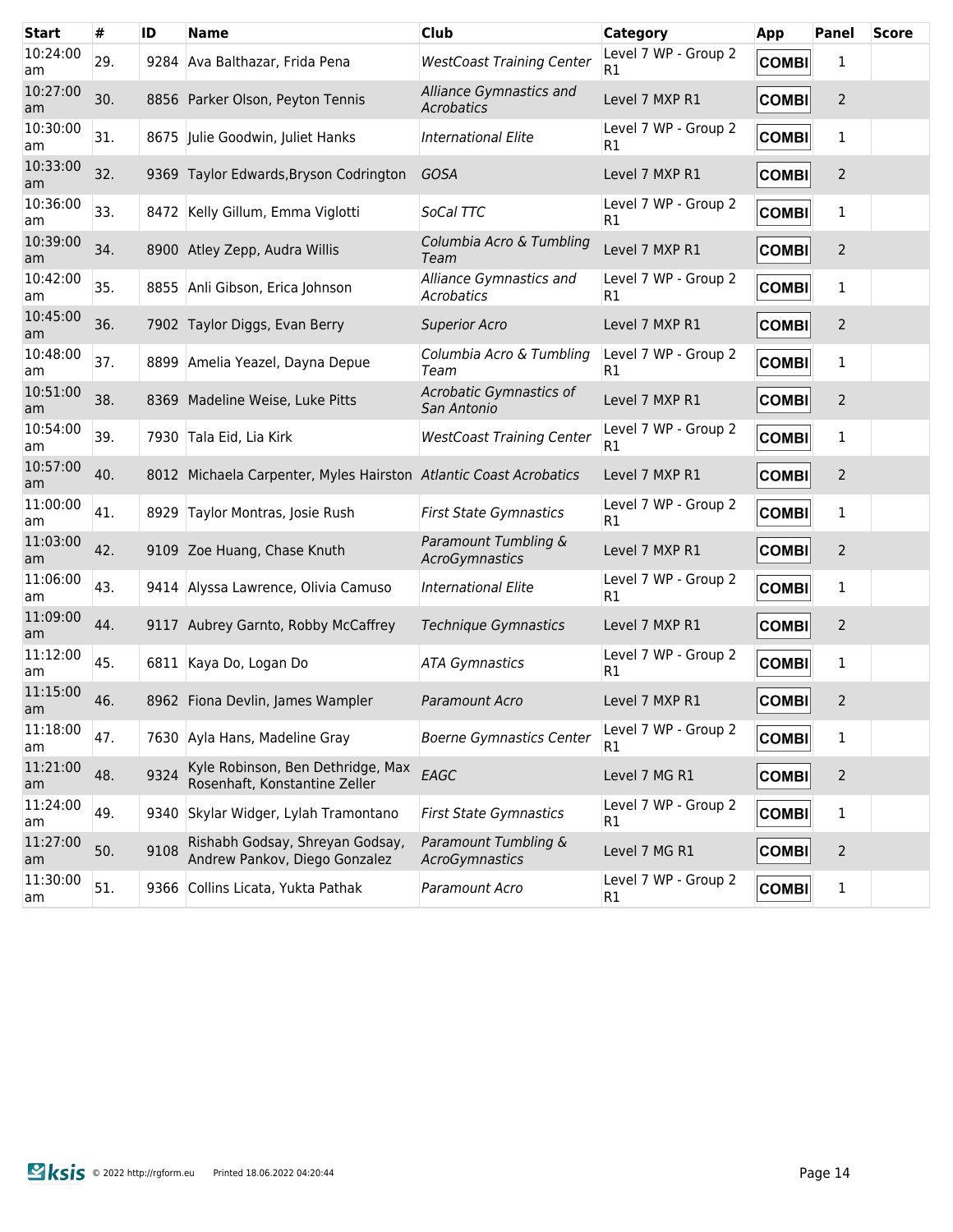### Session H

#### **06/23/2022 01:30pm**

| <b>Start</b>   | #   | ID   | <b>Name</b>                                                           | <b>Club</b>                                   | <b>Category</b>                   | App        | <b>Panel</b> | <b>Score</b> |
|----------------|-----|------|-----------------------------------------------------------------------|-----------------------------------------------|-----------------------------------|------------|--------------|--------------|
| 01:30:00<br>pm | 1.  |      | 7873 Zoey Fox, Tasi Tydingco                                          | SoCal TTC                                     | 11-16 WP R1                       | <b>BAL</b> | 1            |              |
| 01:33:30<br>pm | 2.  |      | 9489 Sara Rodriguez, Cecelia Rosenberg                                | Xtreme Acro                                   | 11-16 WP R1                       | <b>BAL</b> | 1            |              |
| 01:37:00<br>pm | 3.  | 7612 | Emma Oregel, Addison Scott, Graysen<br><b>Biggs</b>                   | Acrobatic Gymnastics of San<br>Antonio        | 11-16 WG R2                       | <b>DYN</b> | 1            |              |
| 01:40:30<br>pm | 4.  | 8870 | Alba Cummings, Mia Jones, Gianna<br>Graham                            | <b>Acro Explosion</b>                         | 11-16 WG R2                       | <b>DYN</b> | 1            |              |
| 01:44:00<br>pm | 5.  | 6711 | Aubrey Ann Johnson, Caroline Sedlak,<br>Sydney Jeffery                | <b>Boerne Gymnastics Center</b>               | 11-16 WG R2                       | <b>DYN</b> | 1            |              |
| 01:47:30<br>pm | 6.  |      | 8345 Kingsley Kirk, Kate Downs, Olivia Crull                          | <b>International Gymnastics</b><br>Centre     | 11-16 WG R2                       | <b>DYN</b> | 1            |              |
| 01:51:00<br>pm | 7.  | 9118 | Tegan Mallinson, Kaelib Duncan,<br>Ashley Johnson, Robby McCaffrey    | Technique Gymnastics                          | 11-16 Mx Group R1                 | <b>BAL</b> | 1            |              |
| 01:54:30<br>pm | 8.  |      | 8785 Effie Miller, Angelica Martin                                    | <b>First State Gymnastics</b>                 | 12-18 WP R2                       | <b>DYN</b> | 1            |              |
| 01:58:00<br>pm | 9.  | 8070 | Maya Lissenkova, Bernice Moshos                                       | <b>AGC Las Vegas</b>                          | 12-18 WP R2                       | <b>DYN</b> | 1            |              |
| 02:01:30<br>pm | 10. |      | 7888 Molly Fox, Sydney Dorais                                         | SoCal TTC                                     | 12-18 WP R2                       | <b>DYN</b> | 1            |              |
| 02:05:00<br>pm | 11. |      | 3337 Hannah Zhang, Joanna Zhang                                       | Paramount Tumbling &<br><b>AcroGymnastics</b> | 12-18 WP R2                       | <b>DYN</b> | 1            |              |
| 02:08:30<br>pm | 12. | 9067 | Kayla Moegen, Mesa West                                               | Cal Elite                                     | 12-18 WP R2                       | <b>DYN</b> | 1            |              |
| 02:12:00<br>pm | 13. |      | 6864 Ava Cabana, Mia Alvarez                                          | Realis Gymnastics Academy 12-18 WP R2         |                                   | <b>DYN</b> | 1            |              |
| 02:15:30<br>pm | 14. | 8669 | Abigail Novoseletskiy, Cate Lacy,<br>Cecelia Shadrick                 | EAGC                                          | 12-18 WG R1                       | <b>BAL</b> | 1            |              |
| 02:19:00<br>pm | 15. | 7885 | Chloe Huynh, Lauren Nubla, Mckenzie<br>Sheufelt                       | Technique Gymnastics                          | 12-18 WG R1                       | <b>BAL</b> | 1            |              |
| 02:22:30<br>pm | 16. | 5068 | Phylisha Pham, Alison Lam, Kaylee<br>Osorio                           | <b>ATA Gymnastics</b>                         | 12-18 WG R1                       | <b>BAL</b> | 1            |              |
| 02:26:00<br>pm | 17. |      | 8352 Alexa Collora, Lily Cozby, Abby Dunn                             | Show-Me Acro                                  | 12-18 WG R1                       | <b>BAL</b> | 1            |              |
| 02:29:30<br>pm | 18. | 7789 | Mia Rothwell, Dinara Brown, Maya<br>Rothwell                          | <b>Technique Gymnastics</b>                   | 12-18 WG R1                       | <b>BAL</b> | 1            |              |
| 02:33:00<br>pm | 19. | 9215 | Rylee Chance, Kenna Morgan, Ruby<br>Flackmiller                       | <b>Acro Explosion</b>                         | 12-18 WG R1                       | <b>BAL</b> | 1            |              |
| 02:36:30<br>pm | 20. | 8782 | Nayuka Fujikado, Kimori Maybee,<br>Vittoria Gibson                    | SoCal TTC                                     | 12-18 WG R1                       | <b>BAL</b> | 1            |              |
| 02:40:00<br>pm | 21. | 8839 | Roni Azerrad, Audrey Wang, Isabella<br>Collazo                        | Xtreme Acro                                   | 12-18 WG R1                       | <b>BAL</b> | 1            |              |
| 02:43:30<br>pm | 22. |      | 8380 Bethany Strawn, Trent Stoker                                     | Acrobatic Gymnastics of San<br>Antonio        | 12-18 MXP R2                      | <b>DYN</b> | 1            |              |
| 02:47:00<br>pm | 23. | 8668 | Meghan Kampmann, David Vonder<br>Haar                                 | EAGC                                          | 12-18 MXP R2                      | <b>DYN</b> | 1            |              |
| 02:50:30<br>pm | 24. |      | 5675 Gianna Roberts, Tyler Berg                                       | Aspire Kids Sports Center                     | 12-18 MXP R2                      | <b>DYN</b> | 1            |              |
| 02:54:00<br>pm | 25. |      | 8357 Savannah Stagno, Andrew Castro                                   | Realis Gymnastics Academy 12-18 MXP R2        |                                   | <b>DYN</b> | 1            |              |
| 02:57:30<br>pm | 26. |      | 7218 Vlad Studwell, Davis Leavitt                                     | <b>AGC Las Vegas</b>                          | 12-18 MP R2                       | <b>DYN</b> | 1            |              |
| 03:01:00<br>pm | 27. | 9303 | Oriyan Weinman, Audrey French, Luisa<br>Schuldt-Iturri, Olive Saucier | Xtreme Acro                                   | 12-18 Mx Group<br>"Score Only" R1 | <b>BAL</b> | 1            |              |
| 03:04:30<br>pm | 28. |      | 4915 Yaroslav Ossolodkov, Seva Ossolodkov Realis Gymnastics Academy   |                                               | 13-19 MP "Score<br>Only" R1       | <b>BAL</b> | 1            |              |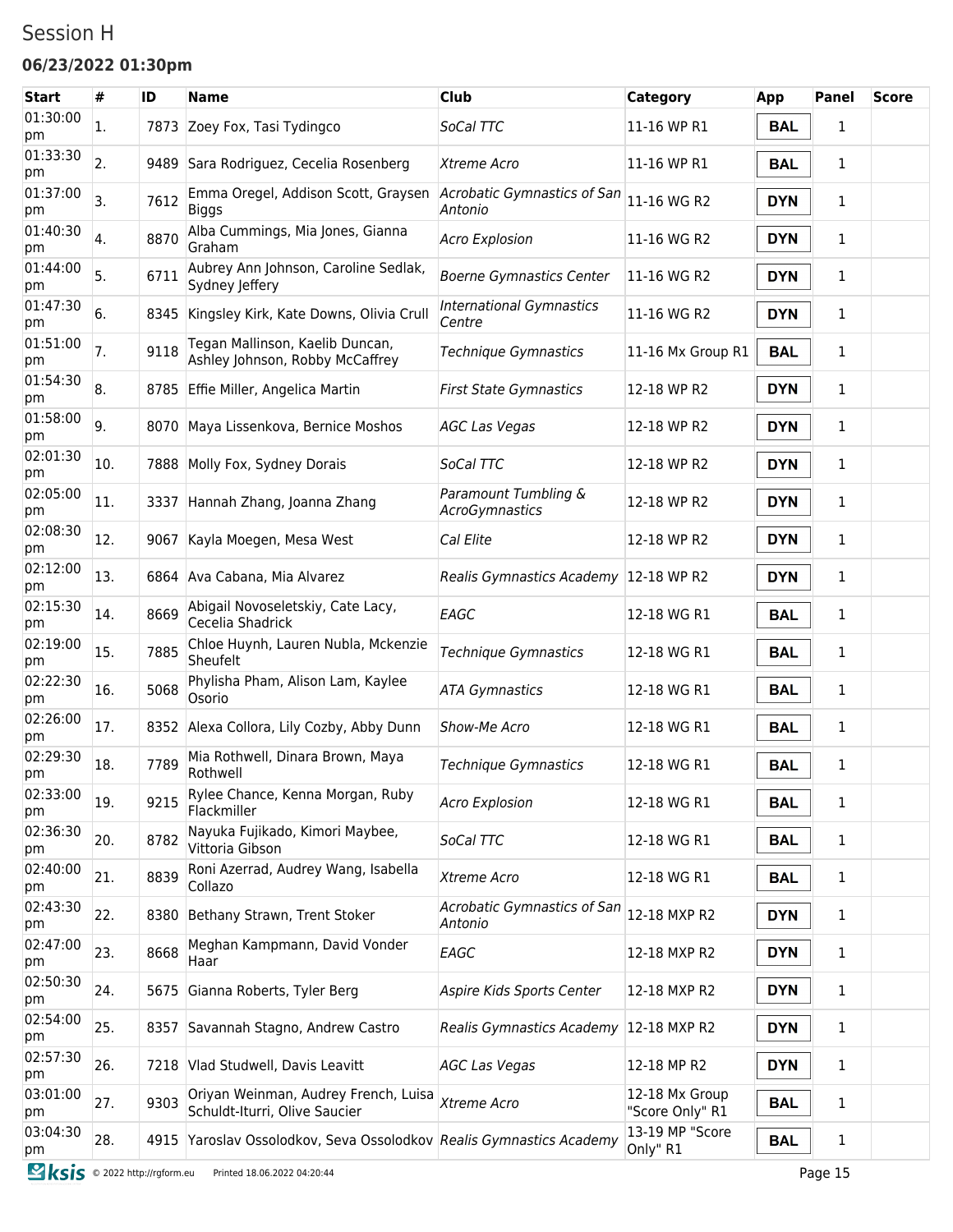### Session I

#### **06/23/2022 06:00pm**

| <b>Start</b>   | #   | ID   | <b>Name</b>                                                | <b>Club</b>                            | <b>Category</b> | App        | Panel        | <b>Score</b> |
|----------------|-----|------|------------------------------------------------------------|----------------------------------------|-----------------|------------|--------------|--------------|
| 06:00:00<br>pm | 1.  |      | 6865 Sydney Padios, Willow Noble                           | Realis Gymnastics Academy              | 13-19 WP R1     | <b>BAL</b> | 1            |              |
| 06:03:30<br>pm | 2.  |      | 7608 Ayla Vargas, Allyson Stone                            | Acrobatic Gymnastics of San<br>Antonio | 13-19 WP R1     | <b>BAL</b> | $\mathbf{1}$ |              |
| 06:07:00<br>pm | 3.  | 9152 | Ayana Williams, Dakota Cox, Cassie<br>Karnbach             | EAGC                                   | 13-19 WG R2     | <b>DYN</b> | 1            |              |
| 06:10:30<br>pm | 4.  | 7091 | Katelynn Duncan, Baylee Garnto, Brookelyn<br>McCaffrey     | Technique Gymnastics                   | 13-19 WG R2     | <b>DYN</b> | 1            |              |
| 06:14:00<br>pm | 5.  | 8368 | Sofia Martinez, Hannah Davis, Gabriella<br>Vathy           | Acrobatic Gymnastics of San<br>Antonio | 13-19 WG R2     | <b>DYN</b> | 1            |              |
| 06:17:30<br>pm | 6.  |      | 7632 Gia Calo, Sarah Wilson, Grace Wright                  | <b>International Elite</b>             | 13-19 WG R2     | <b>DYN</b> | 1            |              |
| 06:21:00<br>pm | 7.  | 2915 | Moraeah Arthur, Ariana Katsov                              | <b>MAATT</b>                           | Sr WP R1        | <b>BAL</b> | 1            |              |
| 06:24:30<br>pm | 8.  |      | 8236 Cierra Mckown, Katie Borcherding                      | Realis Gymnastics Academy              | Sr WP R1        | <b>BAL</b> | 1            |              |
| 06:28:00<br>pm | 9.  | 9155 | Mariam Tutberidze, Kayla Vonder Haar,<br>Grace Vonder Haar | EAGC                                   | Sr WG R2        | <b>DYN</b> | 1            |              |
| 06:31:30<br>pm | 10. | 8023 | Isabel Chang, Maria Wooden, Sydney Martin                  | EAGC                                   | Sr WG R2        | <b>DYN</b> | 1            |              |
| 06:35:00<br>pm | 11. |      | 8340 Amaya Rogers, Jaylen Ivey                             | <b>WestCoast Training Center</b>       | Sr MXP R1       | <b>BAL</b> | 1            |              |
| 06:38:30<br>pm | 12. |      | 2811 Angel Felix, Braiden McDougall                        | Realis Gymnastics Academy              | Sr MP R2        | <b>DYN</b> | 1            |              |
| 06:42:00<br>pm | 13. | 6738 | Ethan Chang, Sam Lacy, Dorian White, Cade<br>Shields       | EAGC                                   | Sr MG R1        | <b>BAL</b> | 1            |              |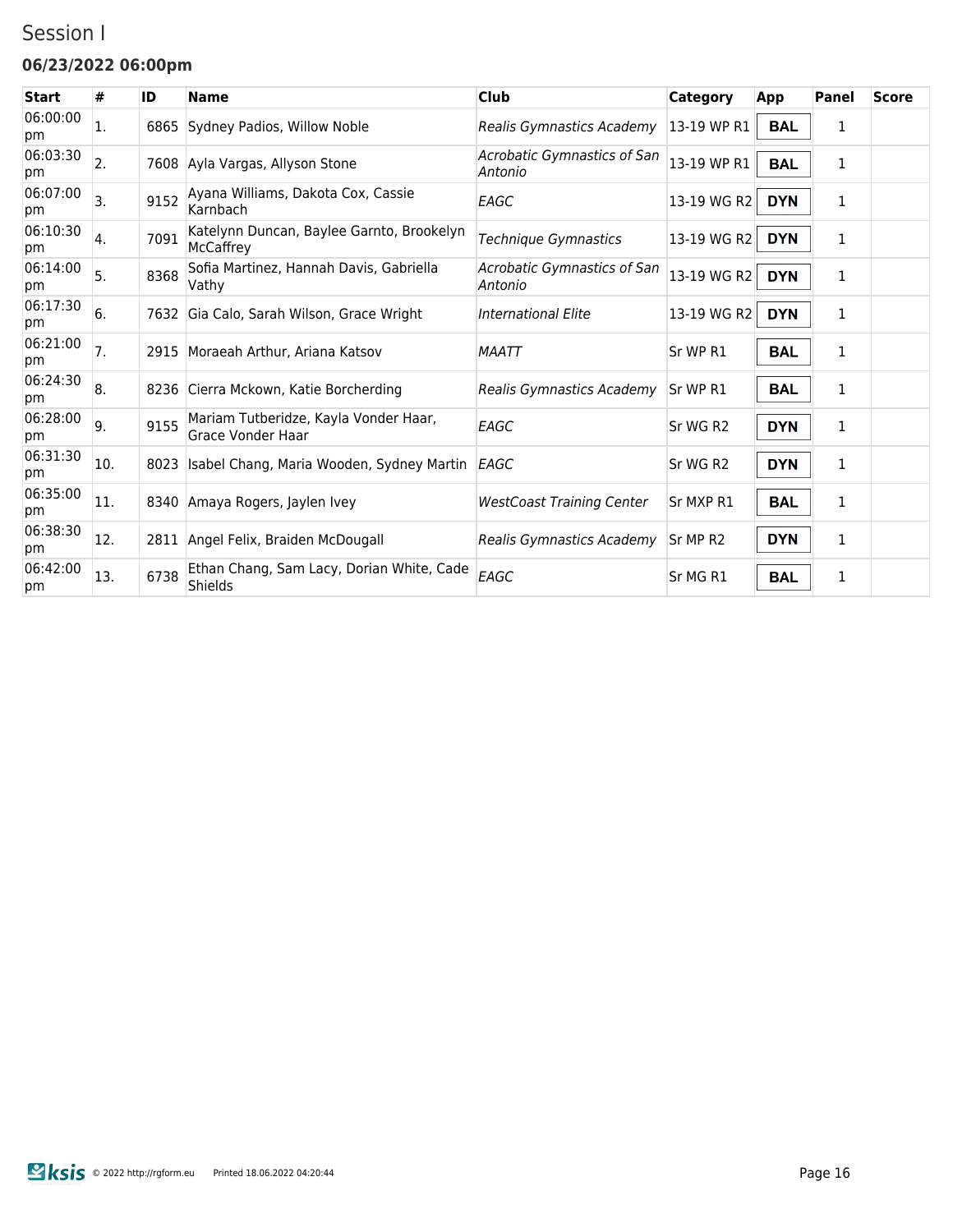## Session J

#### **06/24/2022 09:00am**

| <b>Start</b>   | #   | ID   | <b>Name</b>                                                             | <b>Club</b>                                      | <b>Category</b>            | App          | <b>Panel</b>   | <b>Score</b> |
|----------------|-----|------|-------------------------------------------------------------------------|--------------------------------------------------|----------------------------|--------------|----------------|--------------|
| 09:00:00<br>am | 1.  | 9002 | Keegan Pruente, Kennedy Farquhar,<br>Julie Killham                      | <b>Acro Explosion</b>                            | Level 7 WG - Group 2<br>R1 | <b>COMBI</b> | $\overline{2}$ |              |
| 09:03:00<br>am | 2.  |      | 8955 Jayden LoBuglio, Kaity Campbell                                    | Panhandle Perfection<br>Gymnastics               | Level 7 WP - Group 3<br>R1 | <b>COMBI</b> | 1              |              |
| 09:06:00<br>am | 3.  | 9375 | Ellie Mahan, Bella Rickert, Annie<br><b>Ruth Taylor</b>                 | Tumble U                                         | Level 7 WG - Group 2<br>R1 | <b>COMBI</b> | $\overline{2}$ |              |
| 09:09:00<br>am | 4.  | 7895 | Camelia Rossiter, Zoe-Lynn Smith                                        | Tumble U                                         | Level 7 WP - Group 3<br>R1 | <b>COMBI</b> | 1              |              |
| 09:12:00<br>am | 5.  | 8897 | Lila Williams, Galia Lopez, Dayna<br>Depue                              | Columbia Acro & Tumbling<br>Team                 | Level 7 WG - Group 2<br>R1 | <b>COMBI</b> | 2              |              |
| 09:15:00<br>am | 6.  |      | 8843 Averie Ellison, Jersy Nelke                                        | Chances Pride Acro &<br>Tumble                   | Level 7 WP - Group 3<br>R1 | <b>COMBI</b> | 1              |              |
| 09:18:00<br>am | 7.  | 9328 | Katya Dmitriev, Zoe Levy, Sierra<br>Ferris                              | EAGC                                             | Level 7 WG - Group 2<br>R1 | <b>COMBI</b> | $\overline{2}$ |              |
| 09:21:00<br>am | 8.  | 9071 | Kambrie Crager, Lauren McCreary                                         | Aerial's Athletics                               | Level 7 WP - Group 3<br>R1 | <b>COMBI</b> | 1              |              |
| 09:24:00<br>am | 9.  | 9183 | Siella Beaufils Gibson, Kirra Jijon,<br>Adryanna Le                     | <b>AGC Las Vegas</b>                             | Level 7 WG - Group 2<br>R1 | <b>COMBI</b> | $\overline{2}$ |              |
| 09:27:00<br>am | 10. | 9092 | Kendall Augustine, Mirabella<br>Gutman                                  | Tumble U                                         | Level 7 WP - Group 3<br>R1 | <b>COMBI</b> | 1              |              |
| 09:30:00<br>am | 11. | 8881 | Zoey Zeugin, Takyrah Horsefield,<br>Malorie Reasor                      | <b>MAATT</b>                                     | Level 7 WG - Group 2<br>R1 | <b>COMBI</b> | 2              |              |
| 09:33:00<br>am | 12. | 9049 | Sophia Liu, Sloan Villa                                                 | <b>CCoast Acro</b>                               | Level 7 WP - Group 3<br>R1 | <b>COMBI</b> | 1              |              |
| 09:36:00<br>am | 13. | 9329 | Mara Lynn Sanchez, Cadence<br>Bartlett, Trinity Rose                    | EAGC                                             | Level 7 WG - Group 2<br>R1 | <b>COMBI</b> | $\overline{2}$ |              |
| 09:39:00<br>am | 14. | 8857 | Parker Olson, Madison Tennis                                            | Alliance Gymnastics and<br>Acrobatics            | Level 7 WP - Group 3<br>R1 | <b>COMBI</b> | 1              |              |
| 09:42:00<br>am | 15. | 9073 | Kambrie Crager, Charlee Wildey,<br>Lauren McCreary                      | <b>Aerial's Athletics</b>                        | Level 7 WG - Group 2<br>R1 | <b>COMBI</b> | $\overline{2}$ |              |
| 09:45:00<br>am | 16. | 8898 | Galia Lopez, Kirstin Roderick                                           | Columbia Acro & Tumbling<br>Team                 | Level 7 WP - Group 3<br>R1 | <b>COMBI</b> | 1              |              |
| 09:48:00<br>am | 17. | 9122 | Eva Sobennicova, Nicole<br>Kamentsev, Delilah Newberg                   | Paramount Tumbling &<br>AcroGymnastics           | Level 7 WG - Group 2<br>R1 | <b>COMBI</b> | $\overline{2}$ |              |
| 09:51:00<br>am | 18. |      | 9098 Ellie Mahan, Bella Rickert                                         | Tumble U                                         | Level 7 WP - Group 3<br>R1 | <b>COMBI</b> | 1              |              |
| 09:54:00<br>am | 19. | 9257 | Kamryn Glogovac, Dayna Katona,<br>Alyssa Rasmussen                      | <b>WestCoast Training Center</b>                 | Level 7 WG - Group 2<br>R1 | <b>COMBI</b> | $\overline{2}$ |              |
| 09:57:00<br>am | 20. |      | 9111 Maddie Roberts, Tayden White                                       | EAGC                                             | Level 7 WP - Group 3<br>R1 | <b>COMBI</b> | 1              |              |
| 10:00:00<br>am | 21. | 8880 | Aubree Southerland, Piper Meyer,<br>Halle Engelbrecht                   | <b>MAATT</b>                                     | Level 7 WG - Group 2<br>R1 | <b>COMBI</b> | $\overline{2}$ |              |
| 10:03:00<br>am | 22. |      | 7403 Gillian Phillips, Emily Jenkins                                    | Chances Pride Acro &<br>Tumble                   | Level 7 WP - Group 3<br>R1 | <b>COMBI</b> | 1              |              |
| 10:06:00<br>am | 23. | 9398 | Nora Jewett, Layla DeVaul, Zoe<br><b>Baber</b>                          | Xtreme Acro                                      | Level 7 WG - Group 2<br>R1 | <b>COMBI</b> | 2              |              |
| 10:09:00<br>am | 24. |      | 9269 Joyden Franklin, Monjay Gibson                                     | <b>Superior Acro</b>                             | Level 7 WP - Group 3<br>R1 | <b>COMBI</b> | 1              |              |
| 10:12:00<br>am | 25. | 9003 | MaKinley Knights, Lydia Carlson,<br>Lenora Dilks                        | <b>Acro Explosion</b>                            | Level 7 WG - Group 2<br>R1 | <b>COMBI</b> | $\overline{2}$ |              |
| 10:15:00<br>am | 26. |      | 9149 Jessica Sanchez, Jayda Wilkinson                                   | EAGC                                             | Level 7 WP - Group 3<br>R1 | <b>COMBI</b> | 1              |              |
| 10:18:00<br>am | 27. | 8888 | Quinn Sutton, Kaleigh Jackson, Erica Alliance Gymnastics and<br>Johnson | Acrobatics                                       | Level 7 WG - Group 2<br>R1 | <b>COMBI</b> | $\overline{2}$ |              |
| 10:21:00<br>am | 28. |      | 9166 Brenley Tod, Lilly Miller                                          | Villa West Acrobatic<br><i><b>Gymnastics</b></i> | Level 7 WP - Group 3<br>R1 | <b>COMBI</b> | 1              |              |
|                |     |      |                                                                         |                                                  |                            |              |                |              |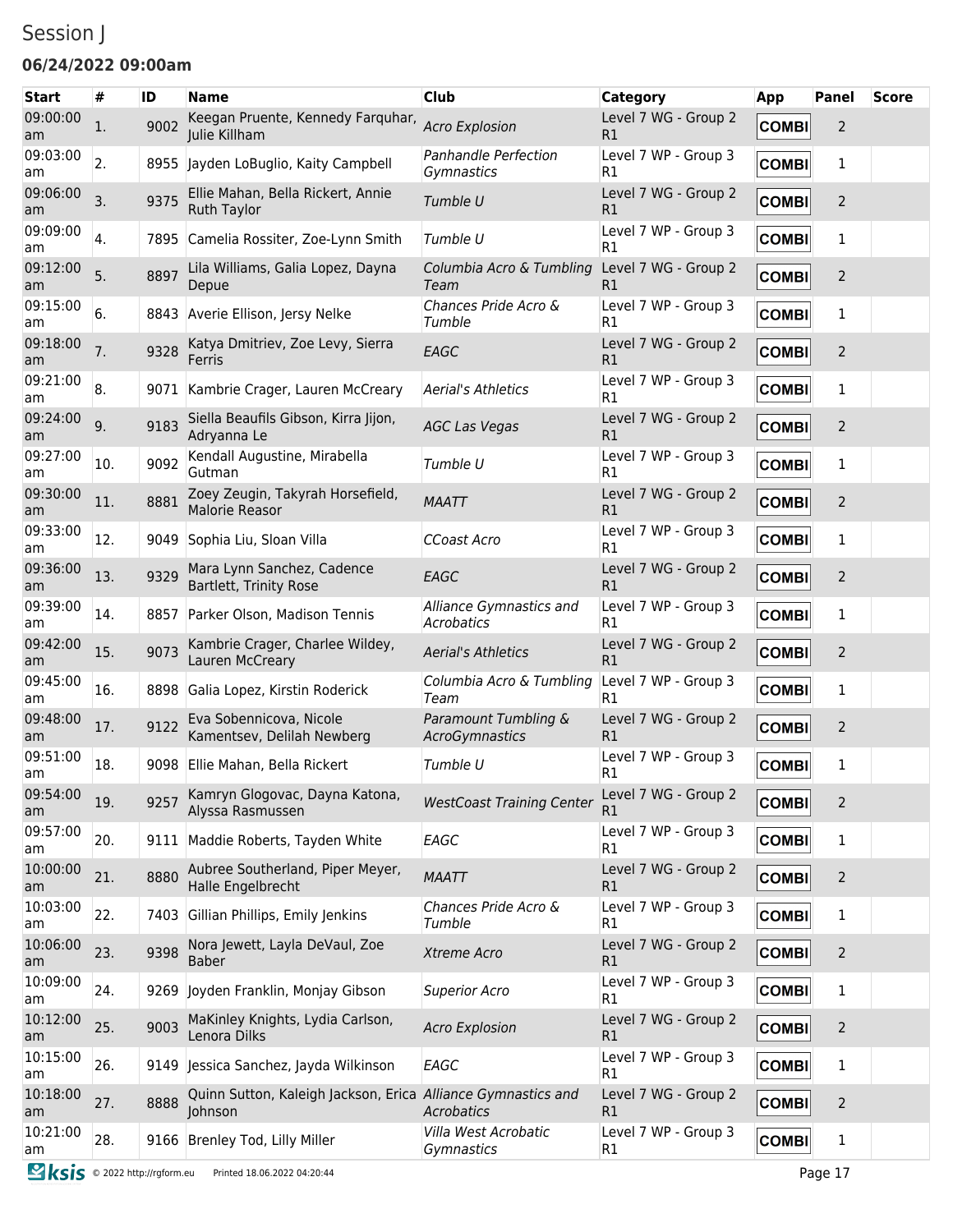| <b>Start</b>   | #   | ID   | <b>Name</b>                                                    | <b>Club</b>                                   | <b>Category</b>            | App          | Panel          | <b>Score</b> |
|----------------|-----|------|----------------------------------------------------------------|-----------------------------------------------|----------------------------|--------------|----------------|--------------|
| 10:24:00<br>am | 29. | 9012 | Alisa Firman, Shwetha Sura, Katie<br>Winterbourse              | Paramount Tumbling &<br><b>AcroGymnastics</b> | Level 7 WG - Group 2<br>R1 | <b>COMBI</b> | $\overline{2}$ |              |
| 10:27:00<br>am | 30. |      | 9181 Jaxan Adderly, Kirra Jijon                                | <b>AGC Las Vegas</b>                          | Level 7 WP - Group 3<br>R1 | <b>COMBI</b> | $\mathbf{1}$   |              |
| 10:30:00<br>am | 31. | 9397 | Olivia Irreno, Miah Collazo, Eliana<br>Lin, Gabrielle Vaccaro  | Xtreme Acro                                   | Level 7 Mx Group R1        | <b>COMBI</b> | $\overline{2}$ |              |
| 10:33:00<br>am | 32. | 9004 | Jacob Tashev, Alexander<br>Metchkarov                          | <b>AGC Las Vegas</b>                          | Level 7 MP R1              | <b>COMBI</b> | 1              |              |
| 10:36:00<br>am | 33. | 9429 | Savannah Lease, Maya Smiddy,<br>Keira Ackley, Sammi Apo        | Xtreme Acro                                   | Level 7 Mx Group R1        | <b>COMBI</b> | $\overline{2}$ |              |
| 10:39:00<br>am | 34. | 9125 | Eugene Hasbargen, Alexander<br>Thompson                        | Tumble U                                      | Level 7 MP R1              | <b>COMBI</b> | 1              |              |
| 10:42:00<br>am | 35. | 9072 | Caroline Tillery, Madilyn Hix, Josie<br>Crowe, Carmin Cochran  | <b>Ultimate Acro</b>                          | Level 7 Mx Group R1        | <b>COMBI</b> | $\overline{2}$ |              |
| 10:45:00<br>am | 36. | 6961 | Rishabh Godsay, Diego Gonzalez                                 | Paramount Tumbling &<br>AcroGymnastics        | Level 7 MP R1              | <b>COMBI</b> | 1              |              |
| 10:48:00<br>am | 37. | 9380 | Skyler Nelke, Aubrey Bernstein,<br>Haylie Jenkins, Avery Prost | Chances Pride Acro &<br>Tumble                | Level 7 Mx Group R1        | <b>COMBI</b> | $\overline{2}$ |              |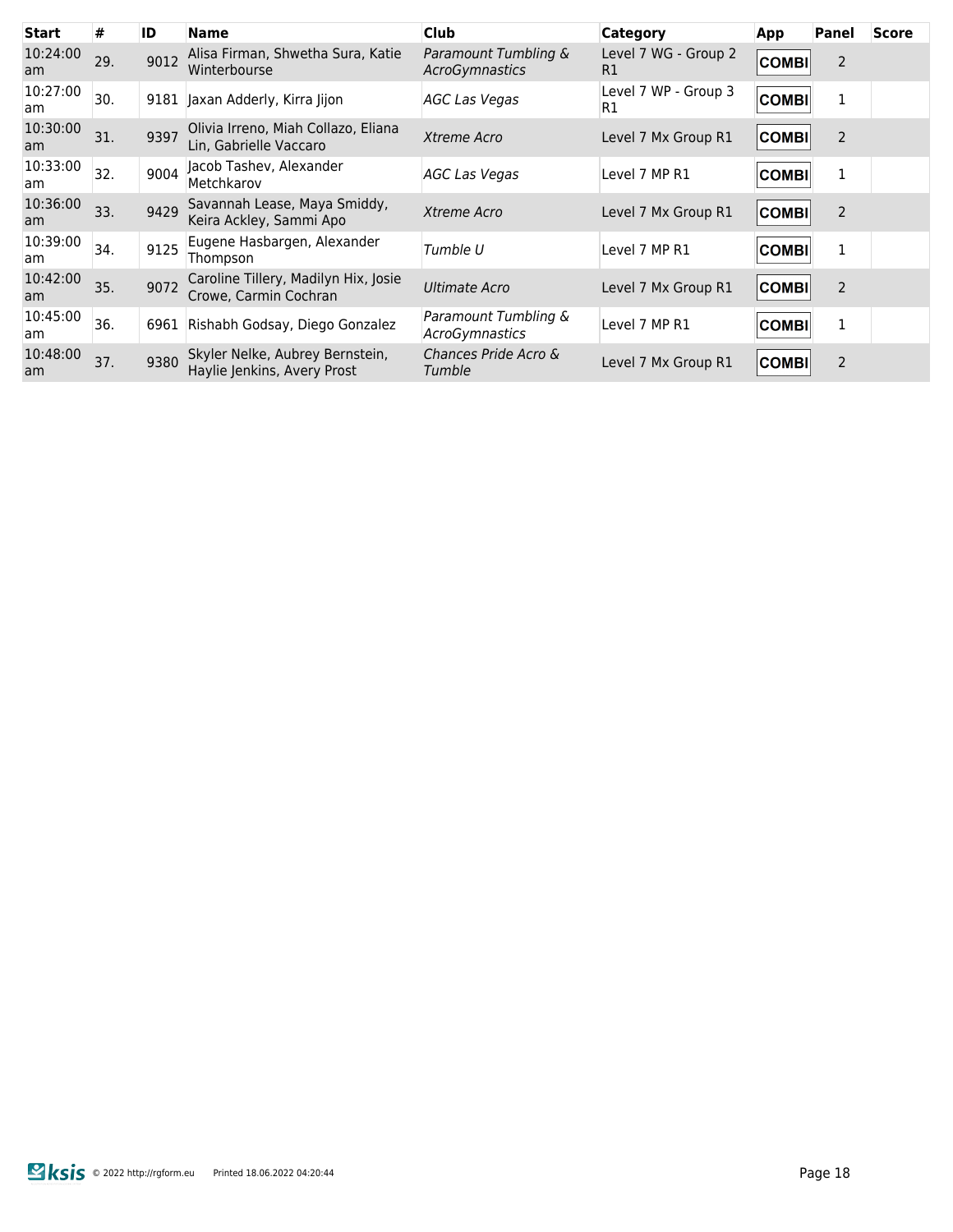### Session K

#### **06/24/2022 01:30pm**

| <b>Start</b>   | #   | ID   | <b>Name</b>                                                           | <b>Club</b>                                   | <b>Category</b>                   | <b>App</b> | <b>Panel</b> | <b>Score</b> |
|----------------|-----|------|-----------------------------------------------------------------------|-----------------------------------------------|-----------------------------------|------------|--------------|--------------|
| 01:30:00<br>pm | 1.  | 9118 | Tegan Mallinson, Kaelib Duncan,<br>Ashley Johnson, Robby McCaffrey    | Technique Gymnastics                          | 11-16 Mx Group R2                 | <b>DYN</b> | 1            |              |
| 01:33:30<br>pm | 2.  | 8870 | Alba Cummings, Mia Jones, Gianna<br>Graham                            | <b>Acro Explosion</b>                         | 11-16 WG R1                       | <b>BAL</b> | 1            |              |
| 01:37:00<br>pm | 3.  | 6711 | Aubrey Ann Johnson, Caroline Sedlak,<br>Sydney Jeffery                | <b>Boerne Gymnastics Center</b>               | 11-16 WG R1                       | <b>BAL</b> | 1            |              |
| 01:40:30<br>pm | 4.  |      | 8345 Kingsley Kirk, Kate Downs, Olivia Crull                          | <b>International Gymnastics</b><br>Centre     | 11-16 WG R1                       | <b>BAL</b> | 1            |              |
| 01:44:00<br>pm | 5.  | 7612 | Emma Oregel, Addison Scott, Graysen<br>Biggs                          | Acrobatic Gymnastics of San<br>Antonio        | 11-16 WG R1                       | <b>BAL</b> | 1            |              |
| 01:47:30<br>pm | 6.  |      | 9489 Sara Rodriguez, Cecelia Rosenberg                                | Xtreme Acro                                   | 11-16 WP R2                       | <b>DYN</b> | 1            |              |
| 01:51:00<br>pm | 7.  |      | 7873 Zoey Fox, Tasi Tydingco                                          | SoCal TTC                                     | 11-16 WP R2                       | <b>DYN</b> | 1            |              |
| 01:54:30<br>pm | 8.  |      | 7218 Vlad Studwell, Davis Leavitt                                     | <b>AGC Las Vegas</b>                          | 12-18 MP R1                       | <b>BAL</b> | 1            |              |
| 01:58:00<br>pm | 9.  | 9067 | Kayla Moegen, Mesa West                                               | Cal Elite                                     | 12-18 WP R1                       | <b>BAL</b> | 1            |              |
| 02:01:30<br>pm | 10. |      | 3337 Hannah Zhang, Joanna Zhang                                       | Paramount Tumbling &<br><b>AcroGymnastics</b> | 12-18 WP R1                       | <b>BAL</b> | 1            |              |
| 02:05:00<br>pm | 11. |      | 8785 Effie Miller, Angelica Martin                                    | <b>First State Gymnastics</b>                 | 12-18 WP R1                       | <b>BAL</b> | 1            |              |
| 02:08:30<br>pm | 12. |      | 6864 Ava Cabana, Mia Alvarez                                          | Realis Gymnastics Academy 12-18 WP R1         |                                   | <b>BAL</b> | 1            |              |
| 02:12:00<br>pm | 13. |      | 7888 Molly Fox, Sydney Dorais                                         | SoCal TTC                                     | 12-18 WP R1                       | <b>BAL</b> | 1            |              |
| 02:15:30<br>pm | 14. |      | 8070 Maya Lissenkova, Bernice Moshos                                  | <b>AGC Las Vegas</b>                          | 12-18 WP R1                       | <b>BAL</b> | 1            |              |
| 02:19:00<br>pm | 15. | 8782 | Nayuka Fujikado, Kimori Maybee,<br>Vittoria Gibson                    | SoCal TTC                                     | 12-18 WG R2                       | <b>DYN</b> | 1            |              |
| 02:22:30<br>pm | 16. | 8839 | Roni Azerrad, Audrey Wang, Isabella<br>Collazo                        | Xtreme Acro                                   | 12-18 WG R2                       | <b>DYN</b> | 1            |              |
| 02:26:00<br>pm | 17. | 7789 | Mia Rothwell, Dinara Brown, Maya<br>Rothwell                          | <b>Technique Gymnastics</b>                   | 12-18 WG R2                       | <b>DYN</b> | 1            |              |
| 02:29:30<br>pm | 18. | 5068 | Phylisha Pham, Alison Lam, Kaylee<br>Osorio                           | <b>ATA Gymnastics</b>                         | 12-18 WG R2                       | <b>DYN</b> | 1            |              |
| 02:33:00<br>pm | 19. |      | 8352 Alexa Collora, Lily Cozby, Abby Dunn                             | Show-Me Acro                                  | 12-18 WG R2                       | <b>DYN</b> | 1            |              |
| 02:36:30<br>pm | 20. | 9215 | Rylee Chance, Kenna Morgan, Ruby<br>Flackmiller                       | <b>Acro Explosion</b>                         | 12-18 WG R2                       | <b>DYN</b> | 1            |              |
| 02:40:00<br>pm | 21. | 8669 | Abigail Novoseletskiy, Cate Lacy,<br>Cecelia Shadrick                 | EAGC                                          | 12-18 WG R2                       | <b>DYN</b> | 1            |              |
| 02:43:30<br>pm | 22. | 7885 | Chloe Huynh, Lauren Nubla, Mckenzie<br>Sheufelt                       | <b>Technique Gymnastics</b>                   | 12-18 WG R2                       | <b>DYN</b> | 1            |              |
| 02:47:00<br>pm | 23. |      | 8357 Savannah Stagno, Andrew Castro                                   | Realis Gymnastics Academy 12-18 MXP R1        |                                   | <b>BAL</b> | 1            |              |
| 02:50:30<br>pm | 24. |      | 5675 Gianna Roberts, Tyler Berg                                       | Aspire Kids Sports Center                     | 12-18 MXP R1                      | <b>BAL</b> | 1            |              |
| 02:54:00<br>pm | 25. | 8668 | Meghan Kampmann, David Vonder<br>Haar                                 | EAGC                                          | 12-18 MXP R1                      | <b>BAL</b> | 1            |              |
| 02:57:30<br>pm | 26. | 8380 | Bethany Strawn, Trent Stoker                                          | Acrobatic Gymnastics of San<br>Antonio        | 12-18 MXP R1                      | <b>BAL</b> | 1            |              |
| 03:01:00<br>pm | 27. | 9303 | Oriyan Weinman, Audrey French, Luisa<br>Schuldt-Iturri, Olive Saucier | Xtreme Acro                                   | 12-18 Mx Group<br>"Score Only" R2 | <b>DYN</b> | 1            |              |
| 03:04:30<br>pm | 28. |      | 4915 Yaroslav Ossolodkov, Seva Ossolodkov Realis Gymnastics Academy   |                                               | 13-19 MP "Score<br>Only" R2       | <b>DYN</b> | 1            |              |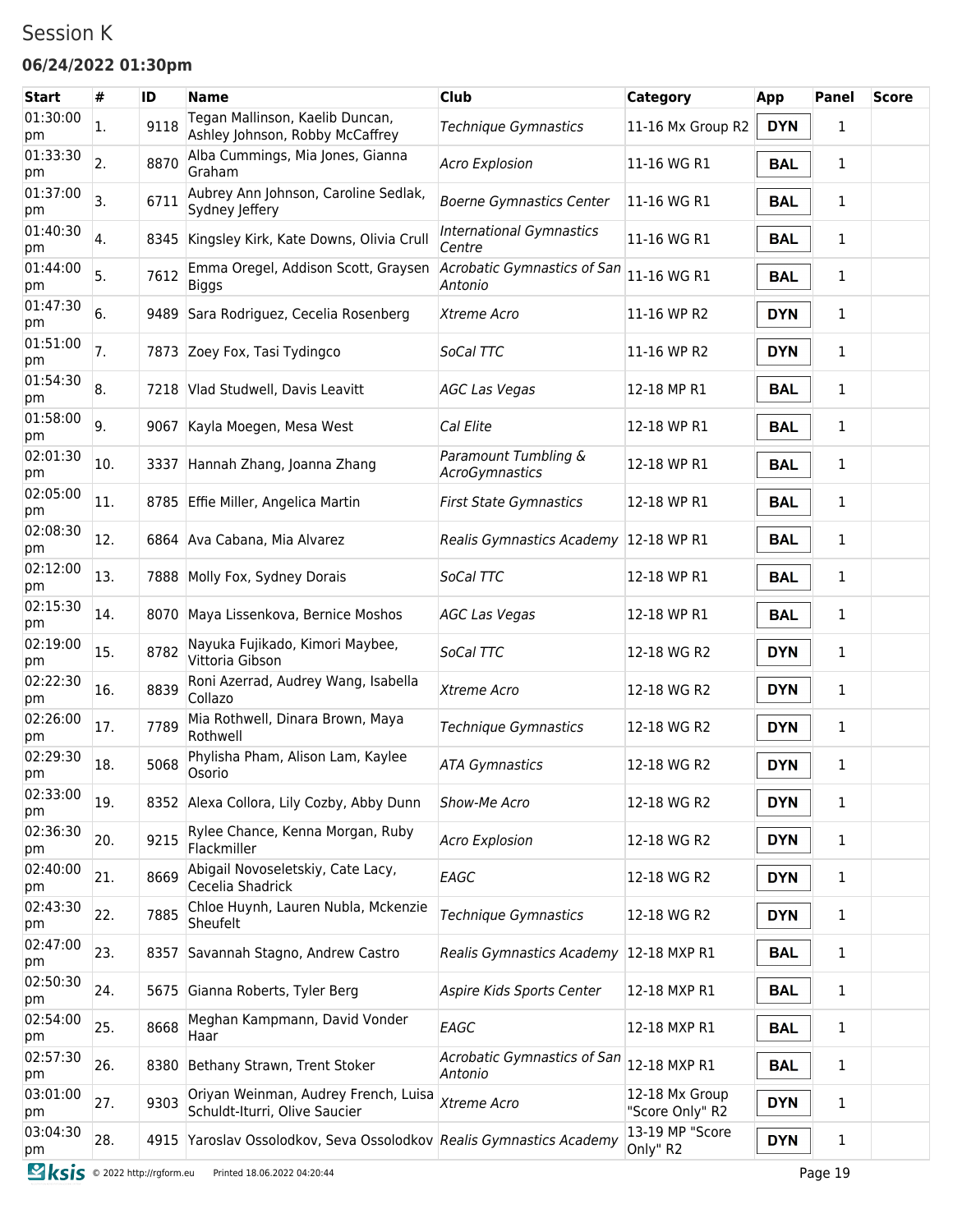### Session L

#### **06/24/2022 06:00pm**

| <b>Start</b>   | #                | ID   | <b>Name</b>                                                | <b>Club</b>                            | Category             | App        | Panel        | <b>Score</b> |
|----------------|------------------|------|------------------------------------------------------------|----------------------------------------|----------------------|------------|--------------|--------------|
| 06:00:00<br>pm | 1.               | 8368 | Sofia Martinez, Hannah Davis, Gabriella<br>Vathy           | Acrobatic Gymnastics of San<br>Antonio | 13-19 WG R1          | <b>BAL</b> | 1            |              |
| 06:03:30<br>pm | $\overline{2}$ . | 9152 | Ayana Williams, Dakota Cox, Cassie<br>Karnbach             | EAGC                                   | 13-19 WG R1          | <b>BAL</b> | 1            |              |
| 06:07:00<br>pm | 3.               | 7632 | Gia Calo, Sarah Wilson, Grace Wright                       | <b>International Elite</b>             | 13-19 WG R1          | <b>BAL</b> | 1            |              |
| 06:10:30<br>pm | 4.               | 7091 | Katelynn Duncan, Baylee Garnto, Brookelyn<br>McCaffrey     | Technique Gymnastics                   | 13-19 WG R1          | <b>BAL</b> | 1            |              |
| 06:14:00<br>pm | 5.               |      | 7608 Ayla Vargas, Allyson Stone                            | Acrobatic Gymnastics of San<br>Antonio | 13-19 WP R2          | <b>DYN</b> | $\mathbf{1}$ |              |
| 06:17:30<br>pm | 6.               |      | 6865 Sydney Padios, Willow Noble                           | Realis Gymnastics Academy              | 13-19 WP R2          | <b>DYN</b> | 1            |              |
| 06:21:00<br>pm | 7.               |      | 2811 Angel Felix, Braiden McDougall                        | Realis Gymnastics Academy              | Sr MP R1             | <b>BAL</b> | 1            |              |
| 06:24:30<br>pm | 8.               |      | 2915 Moraeah Arthur, Ariana Katsov                         | <b>MAATT</b>                           | Sr WP R2             | <b>DYN</b> | 1            |              |
| 06:28:00<br>pm | 9.               |      | 8236 Cierra Mckown, Katie Borcherding                      | Realis Gymnastics Academy              | Sr WP R2             | <b>DYN</b> | 1            |              |
| 06:31:30<br>pm | 10.              | 8023 | Isabel Chang, Maria Wooden, Sydney Martin EAGC             |                                        | Sr WG R1             | <b>BAL</b> | 1            |              |
| 06:35:00<br>pm | 11.              | 9155 | Mariam Tutberidze, Kayla Vonder Haar,<br>Grace Vonder Haar | EAGC                                   | Sr WG R1             | <b>BAL</b> | 1            |              |
| 06:38:30<br>pm | 12.              |      | 8340 Amaya Rogers, Jaylen Ivey                             | <b>WestCoast Training Center</b>       | Sr MXP R2            | <b>DYN</b> | 1            |              |
| 06:42:00<br>pm | 13.              | 6738 | Ethan Chang, Sam Lacy, Dorian White, Cade<br>Shields       | EAGC                                   | Sr MG R <sub>2</sub> | <b>DYN</b> | 1            |              |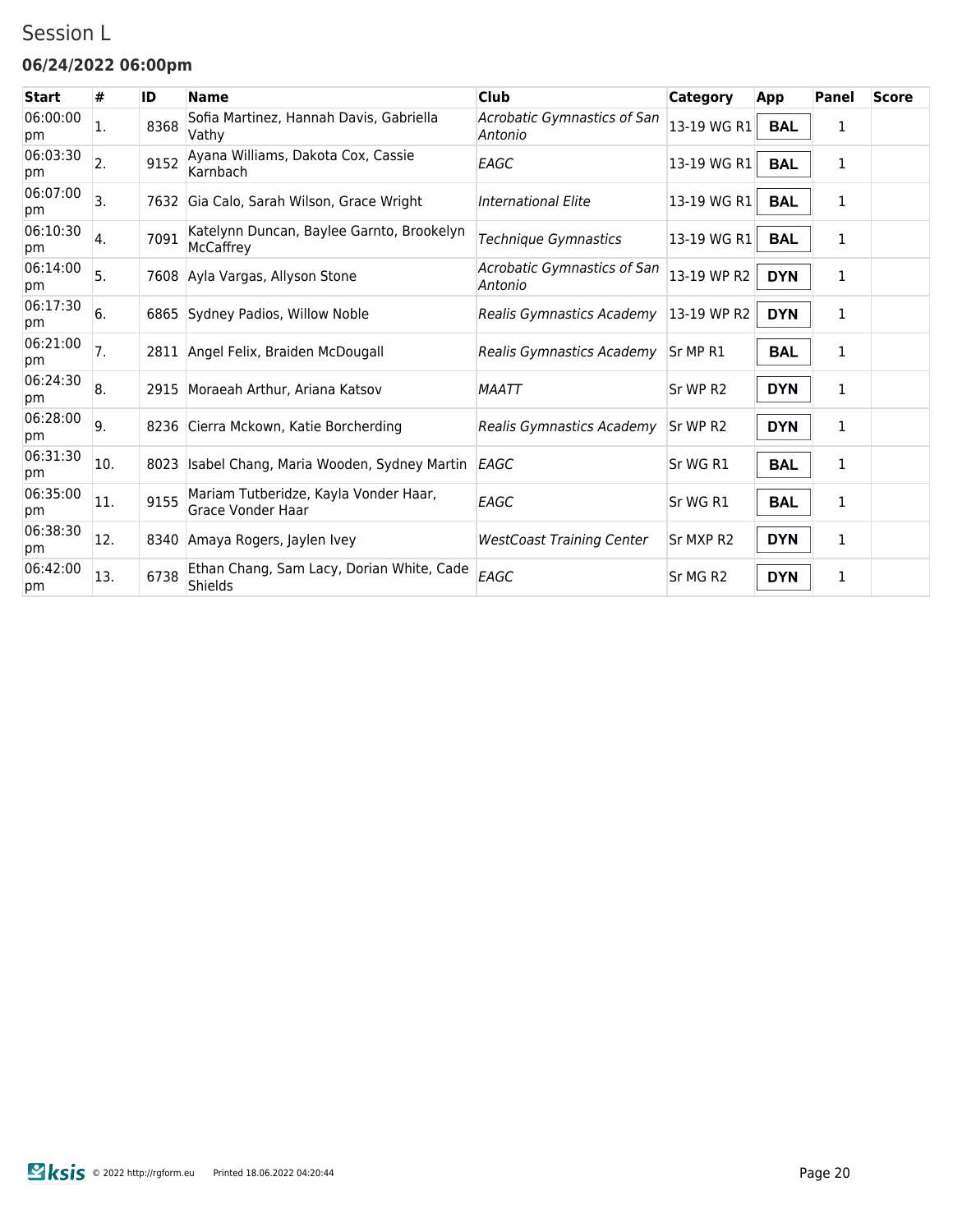#### Session M

#### **06/25/2022 09:00am**

| <b>Start</b>   | #   | ID           | <b>Name</b> | <b>Club</b> | Category                                    | <b>App</b>   | <b>Panel</b> | <b>Score</b> |
|----------------|-----|--------------|-------------|-------------|---------------------------------------------|--------------|--------------|--------------|
| 09:00:00<br>am | 1.  | 1            | Rank 2      |             | 11-16 WP Finals R1                          | <b>DYN</b>   | 1            |              |
| 09:03:30<br>am | 2.  | 2            | Rank 1      |             | 11-16 WP Finals R1                          | <b>DYN</b>   | $\mathbf 1$  |              |
| 09:07:00<br>am | 3.  | 2            | Rank 4      |             | 11-16 WG Finals R1                          | <b>BAL</b>   | $\mathbf 1$  |              |
| 09:10:30<br>am | 4.  | 4            | Rank 3      |             | 11-16 WG Finals R1                          | <b>BAL</b>   | $\mathbf 1$  |              |
| 09:14:00<br>am | 5.  | $\mathbf 1$  | Rank 1      |             | 11-16 WG Finals R1                          | <b>BAL</b>   | $\mathbf{1}$ |              |
| 09:17:30<br>am | 6.  | 3            | Rank 2      |             | 11-16 WG Finals R1                          | <b>BAL</b>   | 1            |              |
| 09:21:00<br>am | 7.  | $\mathbf 1$  | Rank 1      |             | 11-16 Mx Group Finals R1                    | <b>DYN</b>   | 1            |              |
| 09:24:30<br>am | 8.  | 1            | Rank 5      |             | 12-18 WP Finals R1                          | <b>COMBI</b> | 1            |              |
| 09:28:00<br>am | 9.  | 2            | Rank 6      |             | 12-18 WP Finals R1                          | <b>COMBI</b> | $\mathbf{1}$ |              |
| 09:31:30<br>am | 10. | 3            | Rank 3      |             | 12-18 WP Finals R1                          | <b>COMBI</b> | 1            |              |
| 09:35:00<br>am | 11. | 4            | Rank 2      |             | 12-18 WP Finals R1                          | <b>COMBI</b> | 1            |              |
| 09:38:30<br>am | 12. | 6            | Rank 1      |             | 12-18 WP Finals R1                          | <b>COMBI</b> | 1            |              |
| 09:42:00<br>am | 13. | 5            | Rank 4      |             | 12-18 WP Finals R1                          | <b>COMBI</b> | 1            |              |
| 09:45:30<br>am | 14. | 2            | Rank 8      |             | 12-18 WG - "Score Only" Finals R1           | <b>COMBI</b> | 1            |              |
| 09:47:30<br>am | 15. | $\mathbf 1$  | Rank 7      |             | 12-18 WG - "Score Only" Finals R1           | <b>COMBI</b> | 1            |              |
| 09:49:30<br>am | 16. | $\mathbf 1$  | Rank 4      |             | 12-18 WG Finals R1                          | <b>COMBI</b> | 1            |              |
| 09:53:00<br>am | 17. | 2            | Rank 5      |             | 12-18 WG Finals R1                          | <b>COMBI</b> | 1            |              |
| 09:56:30<br>am | 18. | 3            | Rank 3      |             | 12-18 WG Finals R1                          | <b>COMBI</b> | 1            |              |
| 10:00:00<br>am | 19. | 4            | Rank 1      |             | 12-18 WG Finals R1                          | <b>COMBI</b> | $\mathbf{1}$ |              |
| 10:03:30<br>am | 20. | 5            | Rank 2      |             | 12-18 WG Finals R1                          | <b>COMBI</b> | $\mathbf{1}$ |              |
| 10:07:00<br>am | 21. | 6            | Rank 6      |             | 12-18 WG Finals R1                          | <b>COMBI</b> | $\mathbf{1}$ |              |
| 10:10:30<br>am | 22. | 4            | Rank 4      |             | 12-18 MxP Finals R1                         | <b>COMBI</b> | $\mathbf{1}$ |              |
| 10:14:00<br>am | 23. | 2            | Rank 2      |             | 12-18 MxP Finals R1                         | <b>COMBI</b> | $\mathbf{1}$ |              |
| 10:17:30<br>am | 24. | $\mathbf 1$  | Rank 1      |             | 12-18 MxP Finals R1                         | <b>COMBI</b> | $\mathbf{1}$ |              |
| 10:21:00<br>am | 25. | 3            | Rank 3      |             | 12-18 MxP Finals R1                         | <b>COMBI</b> | $\mathbf{1}$ |              |
| 10:24:30<br>am | 26. | $\mathbf{1}$ | Rank 1      |             | 12-18 MP Finals R1                          | <b>COMBI</b> | $\mathbf{1}$ |              |
| 10:28:00<br>am | 27. | $\mathbf 1$  | Rank 1      |             | 12-18 Mx Group Finals "Score Only" R1 COMBI |              | $\mathbf{1}$ |              |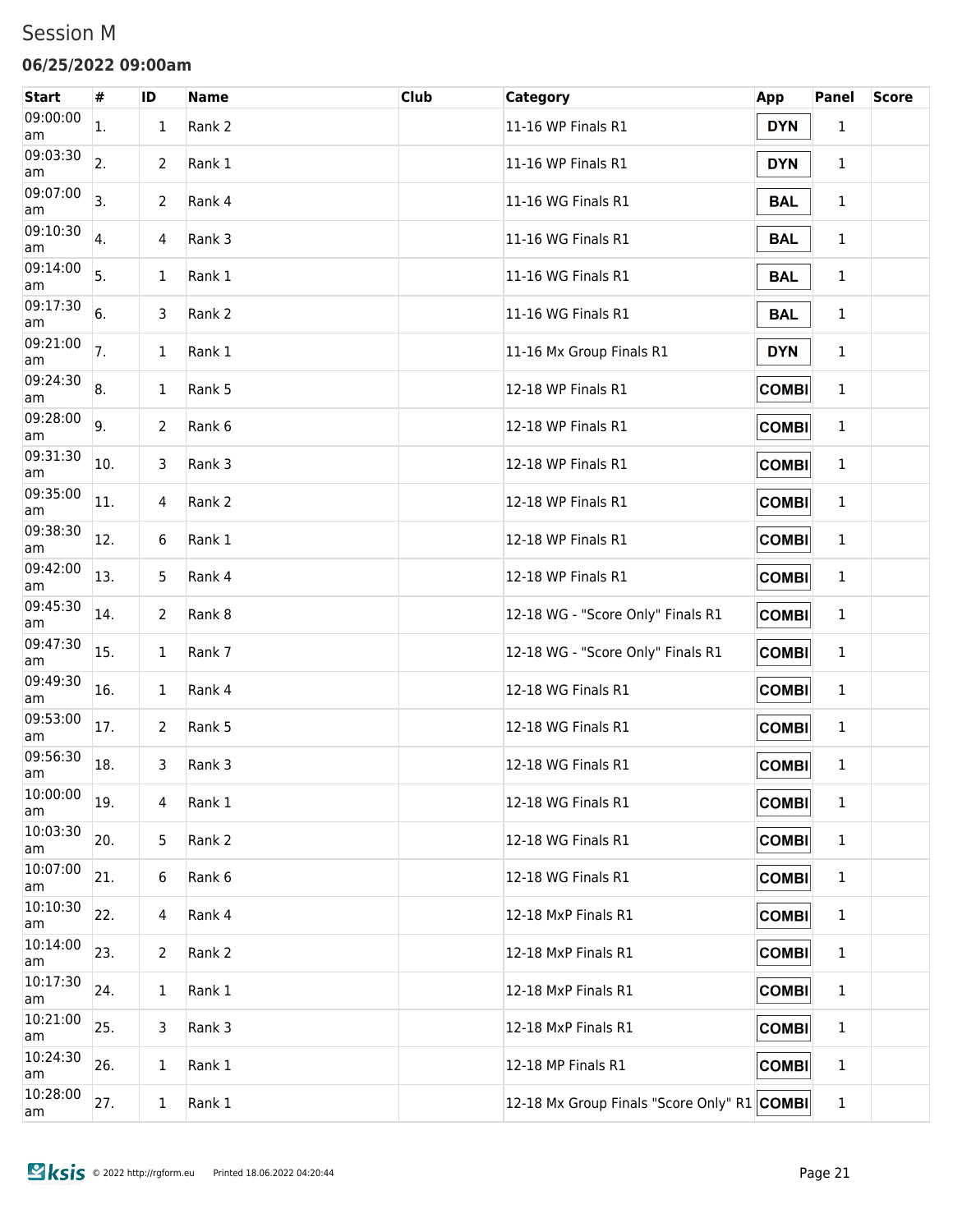| <b>Start</b>   | #   | ID   | <b>Name</b>                              | Club                            | Category                 | App          | Panel | <b>Score</b> |
|----------------|-----|------|------------------------------------------|---------------------------------|--------------------------|--------------|-------|--------------|
| 10:31:30<br>am | 28. | 4915 | Yaroslav Ossolodkov, Seva<br>'Ossolodkov | Realis<br>Gymnastics<br>Academv | 13-19 MP "Score Only" R3 | <b>COMBI</b> |       |              |